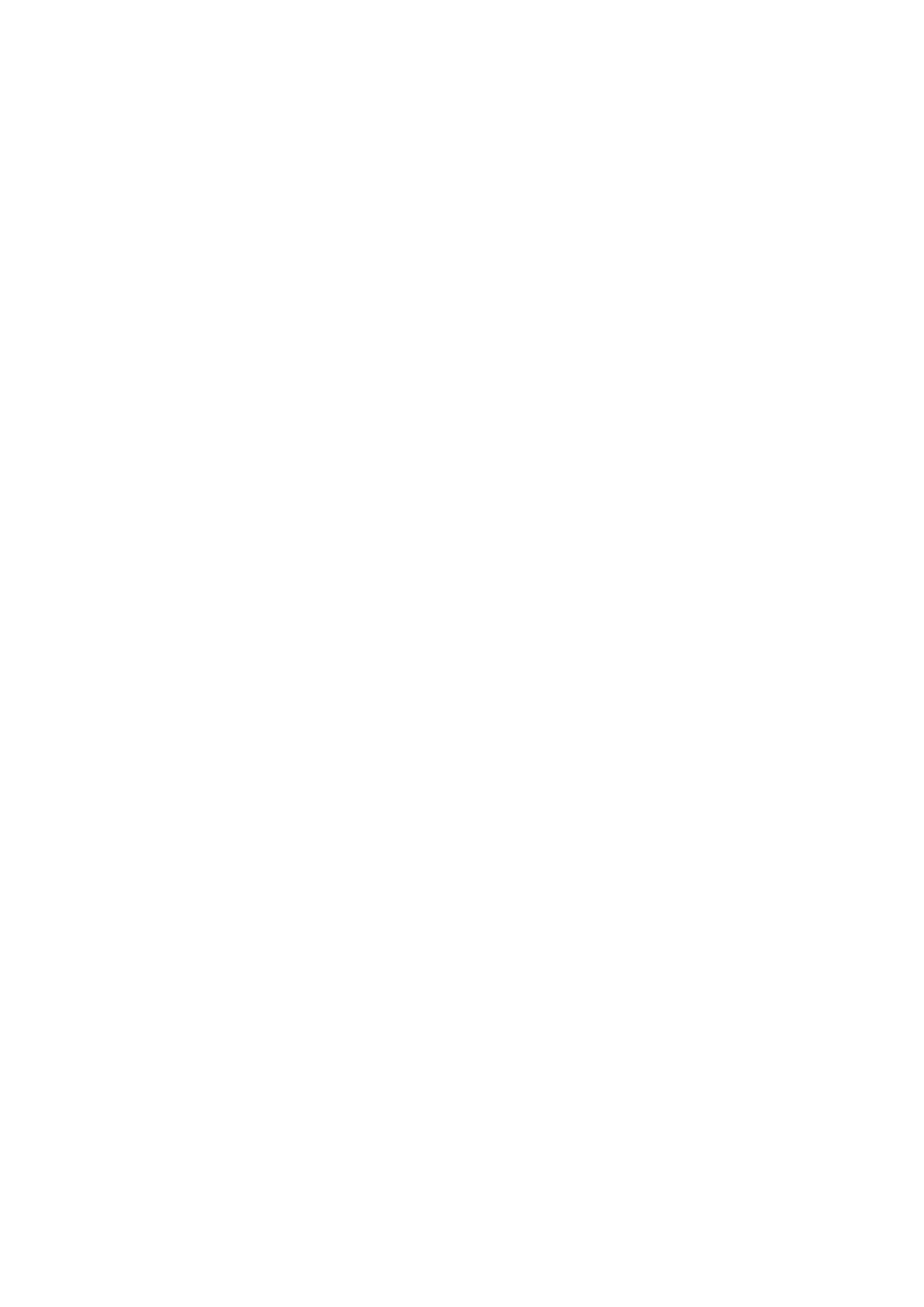# **TABLE OF CONTENTS 10 AUGUST 2017**

|    | <b>Business</b>                       | Page No. |  |
|----|---------------------------------------|----------|--|
|    |                                       |          |  |
| 1. | <b>Meeting Conduct</b>                | 5        |  |
|    | 1.1 Apologies                         | 5        |  |
|    | 1.2 Conflict of Interest Declarations | 5        |  |
|    | 1.3 Confirmation of Minutes           | 5        |  |
|    | 1.4 Public Participation              | 5        |  |
|    | 1.5 Items not on the Agenda           | 5        |  |
| 2. | <b>Oral Reports</b>                   | 5        |  |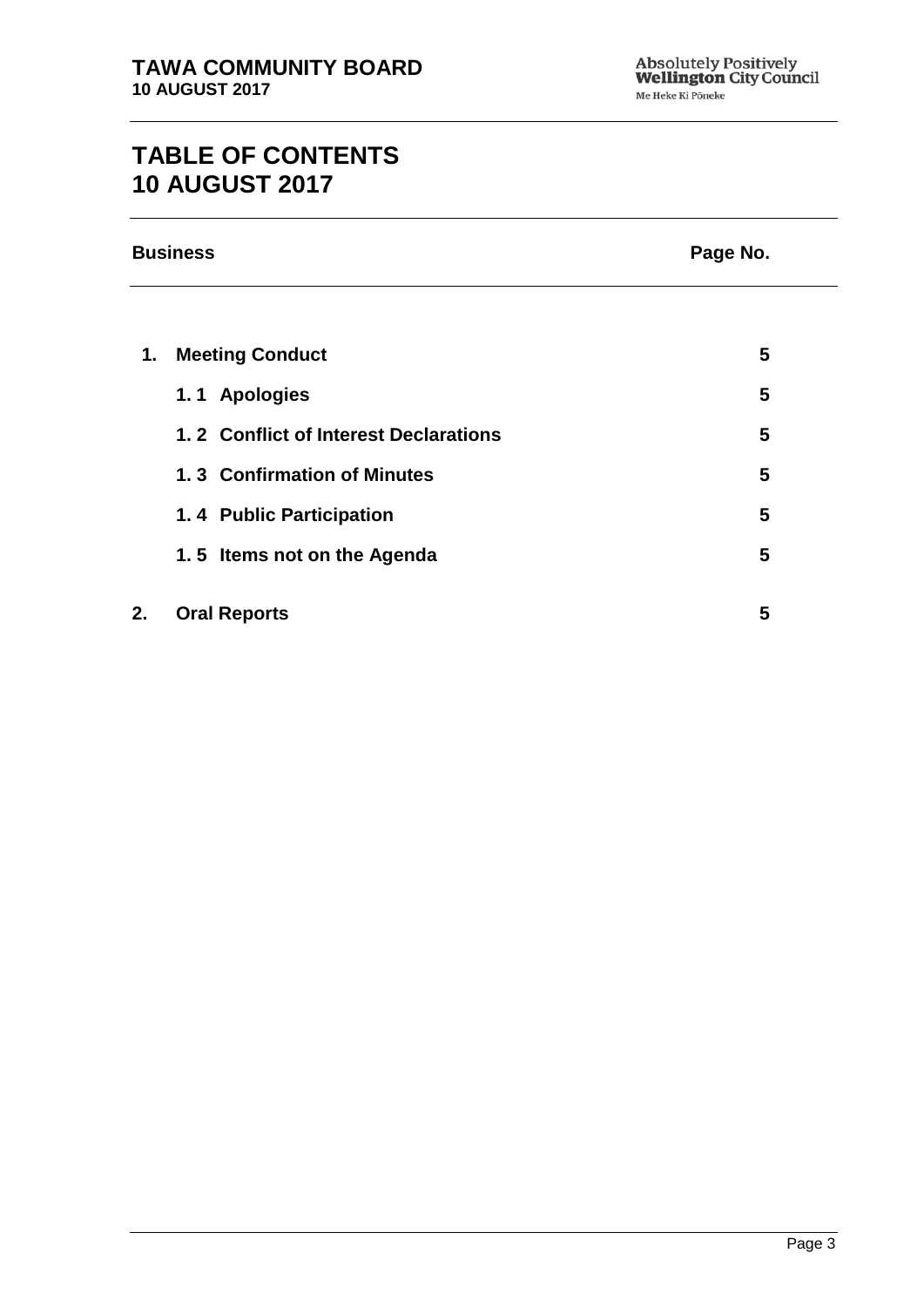|    | 2.1              | <b>Tawa Volunteer Fire Brigade Update</b>                                               | 5  |
|----|------------------|-----------------------------------------------------------------------------------------|----|
|    |                  | 2.2 Police Update                                                                       | 5  |
|    | 2.3 <sub>2</sub> | <b>Tawa Community Board Discretionary Fund Update</b>                                   | 5  |
|    | 2.4              | <b>WREMO Briefing on Community Resilience</b>                                           | 5  |
|    | 2.5              | <b>Members' Reports</b>                                                                 | 5  |
| 3. |                  | <b>Reports</b>                                                                          | 7  |
|    | 3.1              | <b>Animal Policy</b>                                                                    | 7  |
|    | 3.2 <sub>2</sub> | <b>Railway safety in Tawa</b>                                                           | 9  |
|    |                  | 3.3 Tawa Community Resilience Plan                                                      | 11 |
|    | 3.4              | <b>Update on the Tawa Skate Park</b>                                                    | 17 |
|    | 3.5              | <b>Resource Consent Applications and Approvals for 29</b><br><b>May to 27 July 2017</b> | 19 |
|    | 3.6              | <b>Current and Upcoming Council Consultations or Surveys</b>                            | 23 |
|    |                  | 3.7 Forward Programme                                                                   | 27 |
|    | 3.8              | <b>Information to Community Boards for Resource Consent</b><br><b>Processes</b>         | 29 |
|    |                  |                                                                                         |    |

**Questions**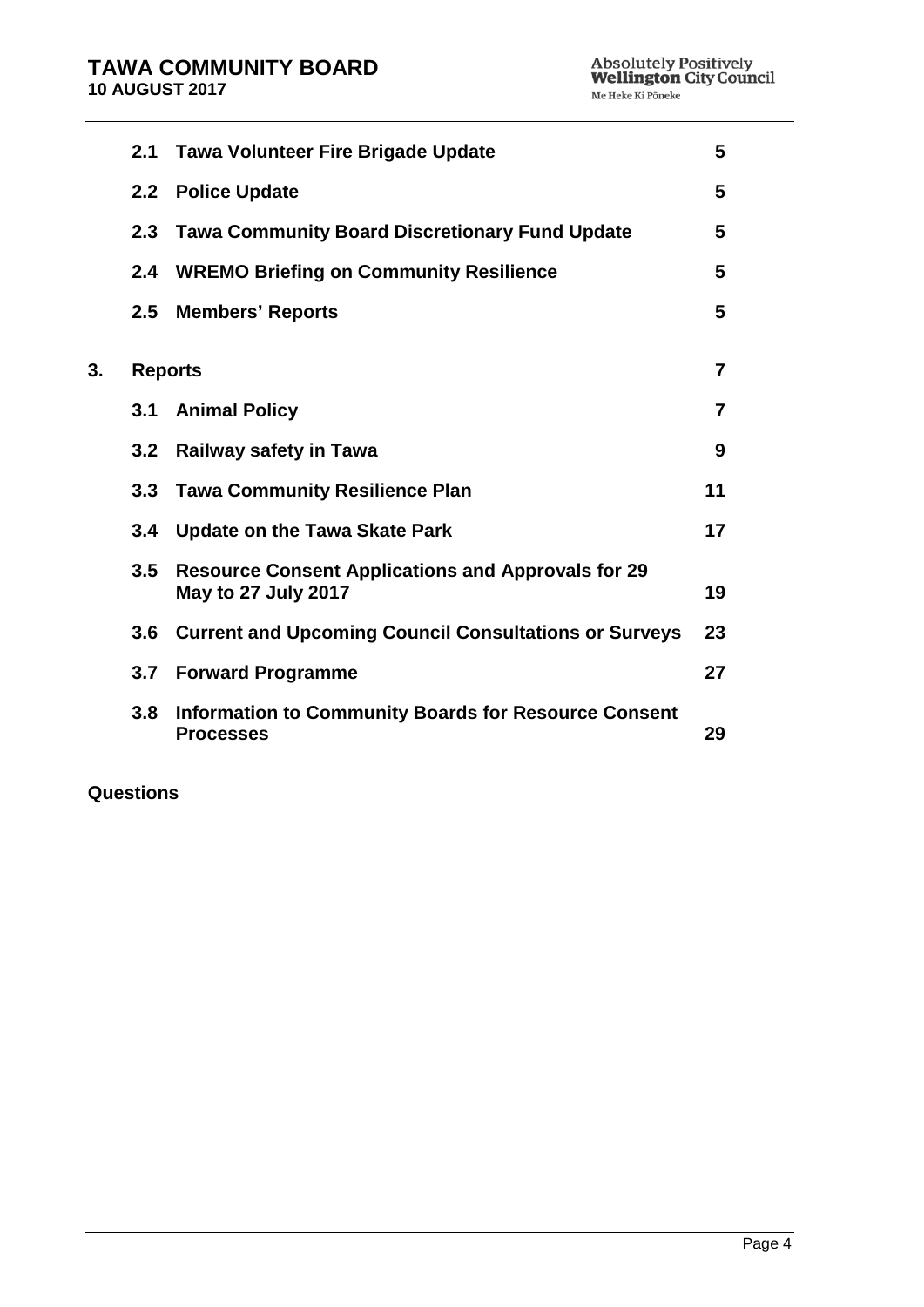## <span id="page-4-0"></span>**1 Meeting Conduct**

#### <span id="page-4-1"></span>**1. 1 Apologies**

The Chairperson invites notice from members of apologies, including apologies for lateness and early departure from the meeting, where leave of absence has not previously been granted.

#### <span id="page-4-2"></span>**1. 2 Conflict of Interest Declarations**

Members are reminded of the need to be vigilant to stand aside from decision making when a conflict arises between their role as a member and any private or other external interest they might have.

#### <span id="page-4-3"></span>**1. 3 Confirmation of Minutes**

The minutes of the meeting held on 8 June 2017 will be put to the Tawa Community Board for confirmation.

#### <span id="page-4-4"></span>**1. 4 Public Participation**

A maximum of 60 minutes is set aside for public participation at the commencement of any meeting of the Council or committee that is open to the public. Under Standing Order 3.23.3 a written, oral or electronic application to address the meeting setting forth the subject, is required to be lodged with the Chief Executive by 12.00 noon of the working day prior to the meeting concerned, and subsequently approved by the Chairperson.

#### <span id="page-4-5"></span>**1. 5 Items not on the Agenda**

Any item not on the agenda may only be discussed if a motion to discuss the item is passed by a unanimous resolution of the meeting; and:

- 1. The item is a minor item relating to the general business of the local authority; and
- 2. The Chairperson explains at the beginning of the meeting, at a time when it is open to the public, that the item will be discussed at the meeting but no resolution, decision or recommendation may be made in respect of that item except to refer that item to a subsequent meeting for further discussion; and
- 3. The Chairperson explains to the meeting why the item is not on the agenda and the reason why discussion of the item cannot be delayed.

### <span id="page-4-6"></span>**2 Oral Reports**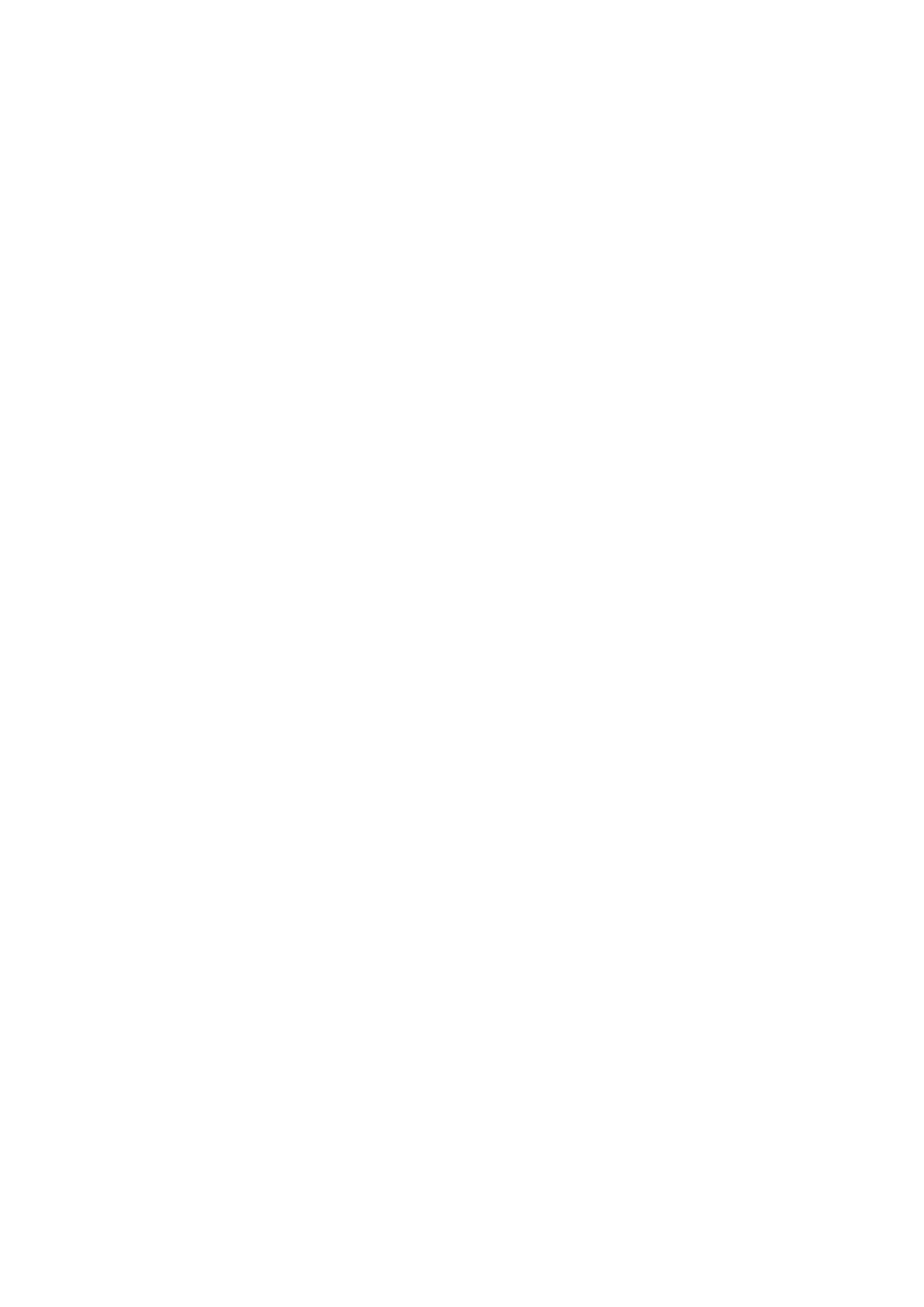### <span id="page-6-1"></span><span id="page-6-0"></span>**3. Reports**

## **ANIMAL POLICY**

#### **Purpose**

1. The purpose of this briefing is to provide the Tawa Community Board with an update on the draft Animal Policy that Council will be publicly consulting on.

### **Recommendation**

That the Tawa Community Board:

1. Receive the information.

### **Background**

- 2. The Animal Policy will build on the Wellington City Consolidated Bylaw 2008, Part 2: Animals (Animals Bylaw). The Policy is intended to support the bylaw, provide guidance on animal management in Wellington, by providing more information and guidance about operations and enforcement.
- 3. The policy will not cover Dog related provisions. These are covered by the existing Dog Policy.

#### **Discussion**

- 4. Council will be consulting with the public on the the Animal Policy. Specific issues include:
	- desexing of cats
	- conflict between roaming cats (owned, stray, and feral) and wildlife
	- cat numbers
	- guidance of ownership/management of bee keeping and the ownership of poultry, stock and other animals in urban areas
	- animal management in an emergency
	- areas where public can feed animals, such as ducks and pigeons

#### **Next Actions**

5. 
sinsert text here>

### **Attachments**

| Author     | Helga Sheppard, Governance Advisor        |
|------------|-------------------------------------------|
| Authoriser | Crispian Franklin, Governance Team Leader |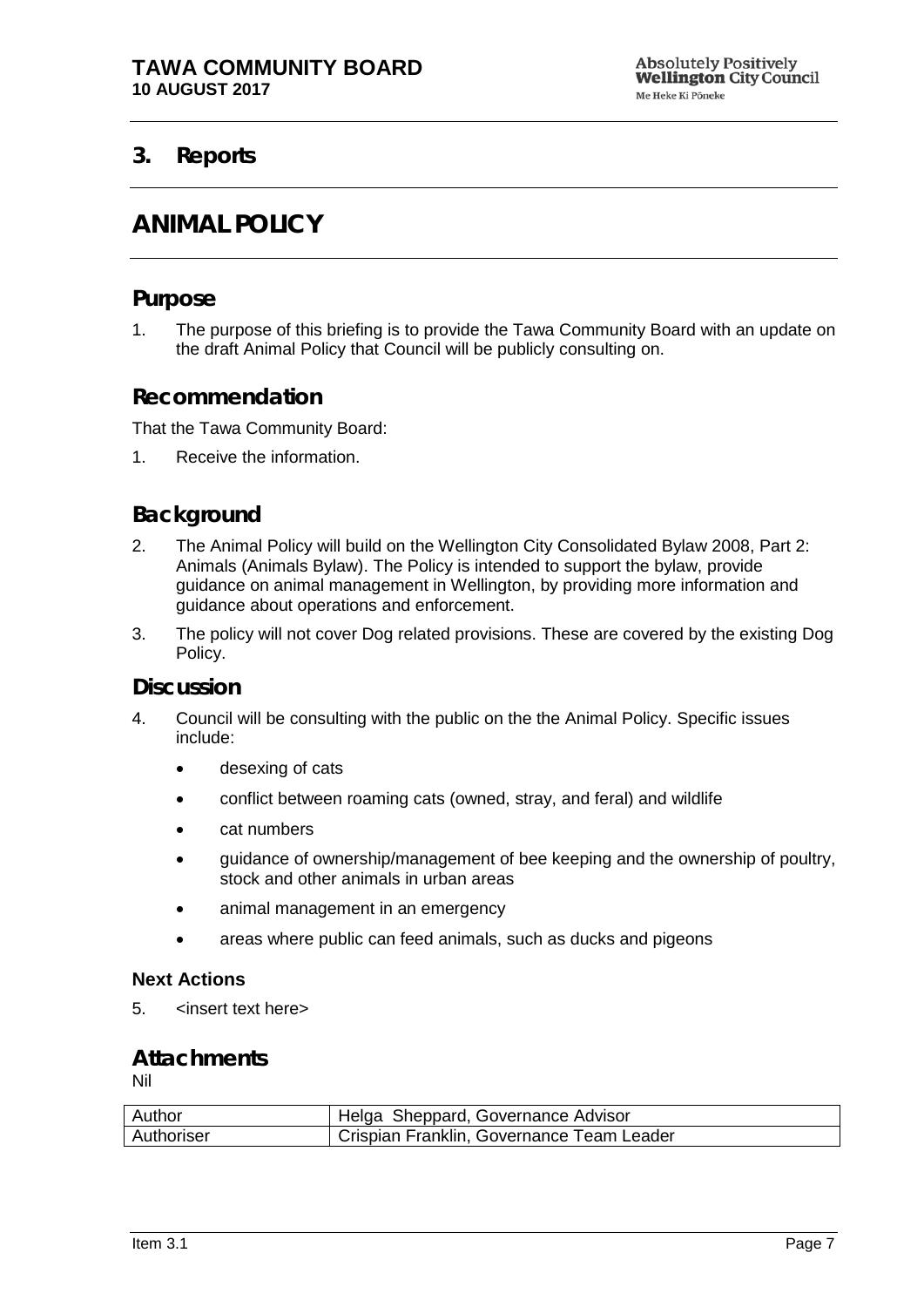Absolutely Positively<br>**Wellington** City Council Me Heke Ki Põneke

# **SUPPORTING INFORMATION**

**Engagement and Consultation** This oral briefing has no engagement or consultation implications.

**Treaty of Waitangi considerations** This is an oral briefing with no Treaty of Waitangi implications.

**Financial implications** There are no financial implications attached to this oral briefing.

**Policy and legislative implications** N/A.

**Risks / legal**  N/A.

**Climate Change impact and considerations** N/A.

**Communications Plan** There is no communication plan attached to this oral briefing.

**Health and Safety Impact considered** N/A.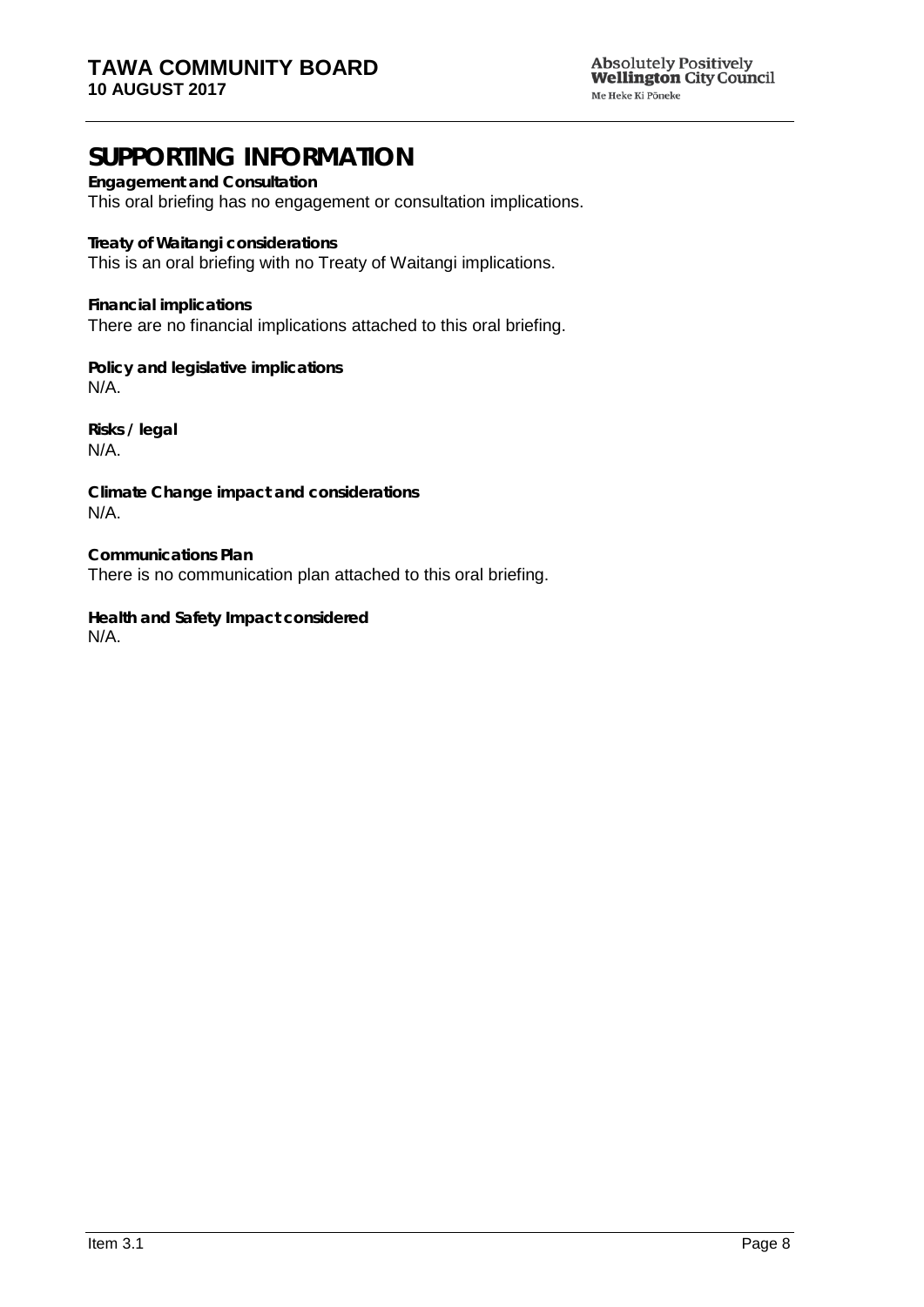# <span id="page-8-0"></span>**RAILWAY SAFETY IN TAWA**

### **Purpose**

1. The purpose of this briefing by TrackSAFE NZ is to provide the Tawa Community Board with an update following the information provided to the Board in May 2017 about railway safety issues in Tawa, and to promote national Rail Safety Week during the week of 14-20 August 2017.

### **Recommendation**

That the Tawa Community Board:

1. Receive the information.

## **Background**

- 1. TrackSAFE NZ is a registered charitable trust governed by a Board of Trustees who governs its operations. TrackSAFE aims to raise awareness about safe behaviour around the railway network through events such as Rail Safety Week and other campaigns.
- 2. At its meeting held on 08 May 2017, Megan Drayton, Foundation Manager at TrackSAFE NZ, provided an update to the Board regarding rail safety incidents and issues in Tawa.

### **Discussion**

- 3. Megan Drayton, Foundation Manager at TrackSAFE NZ, will be providing the Board with an update on the work done since May 2017 in partnership with the Board, local schools and other community groups to further raise awareness and improve rail safety in the Tawa area.
- 4. The briefing will also promote the national rail safety week campaign, which is a community awareness event held annually in both New Zealand and Australia to engage the community in safe rail practices.

### **Attachments**

| Author     | Helga Sheppard, Governance Advisor        |
|------------|-------------------------------------------|
| Authoriser | Crispian Franklin, Governance Team Leader |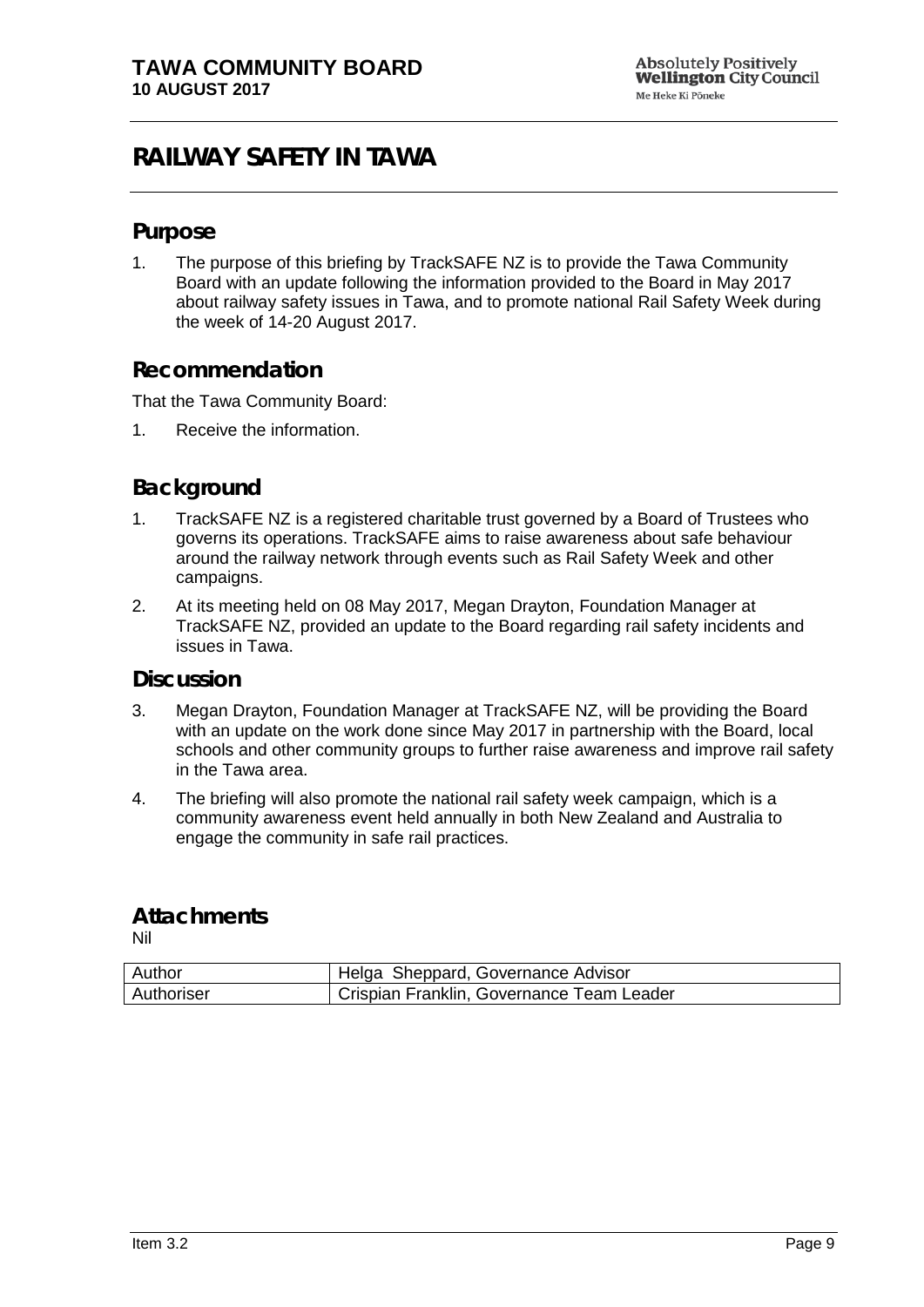Absolutely Positively<br>**Wellington** City Council Me Heke Ki Põneke

# **SUPPORTING INFORMATION**

**Engagement and Consultation** This oral briefing has no engagement or consultation implications.

**Treaty of Waitangi considerations** This is an oral briefing with no Treaty of Waitangi implications.

**Financial implications** There are no financial implications attached to this oral briefing.

**Policy and legislative implications** N/A.

**Risks / legal**  N/A/

**Climate Change impact and considerations** N/A/

**Communications Plan** N/A.

**Health and Safety Impact considered** N/A.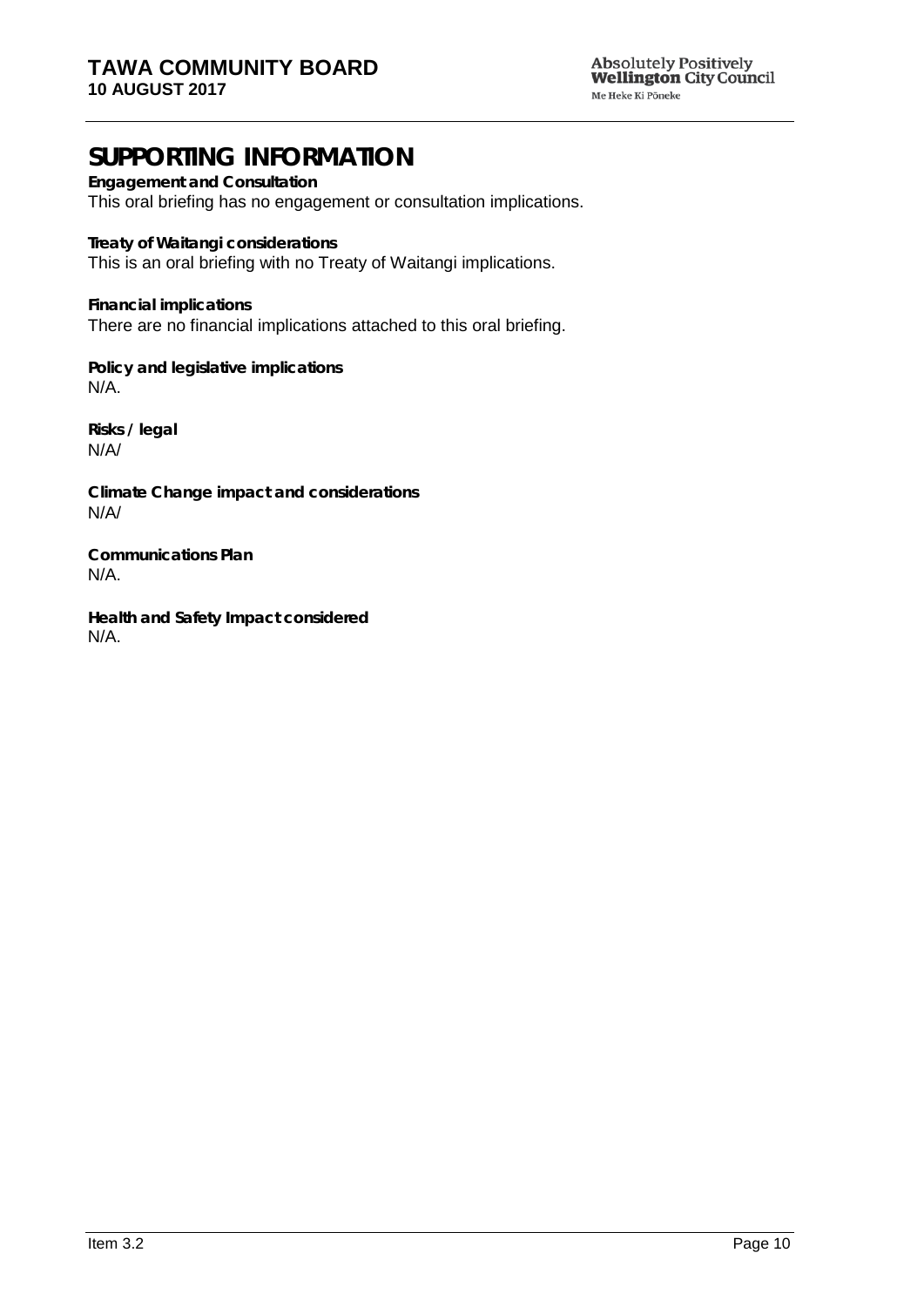# <span id="page-10-0"></span>**TAWA COMMUNITY RESILIENCE PLAN**

#### **Purpose**

1. The Tawa Community Board will receive an update on the current progress made to date on the development of a local community resilience plan for Tawa and Linden.

### **Recommendations**

That the Tawa Community Board:

1. Receive the information.

### **Background**

- 2. The Tawa Community Board has been working on developing a community resilience plan for the Tawa and Linden area.
- 3. In 2013, a draft plan was produced, however, the Board resolved to have further consultation with the community to aid the development of the plan.
- 4. In addition to further consultation with the local community, the Board wanted its resilience plan to be robust and to also have linkages with Wellington City Council's Wellington Resilience Strategy.
- 5. At its meeting held on 08 December 2016, the Tawa Community Board formally resolved that the Deputy Chair, Margaret Lucas, would continue to develop and refine its resilience plan along with a group of representatives from the local Tawa emergency services and community organisations.
- 6. The Board also resolved on 08 December to complete its "Tawa Community Resilience Plan" by November 2017 and will recommend the final plan to Wellington City Council for adoption and incorporation into the Council's resilience strategy.

#### **Discussion**

- 7. The working party has been working with the Tawa Residents and Ratepayers' Association, the Tawa Community Patrol, WREMO and Wellington City Council officers to progress the plan and a number of meetings have been held to date.
- 8. Margaret Lucas will provide an update to the Board on the work done to date to develop the plan and the next steps required to finalise the plan.

### **Attachments**

Attachment 1. Tawa Community Resilience Plan example and the Page [13](#page-12-0)

| Author     | Helga Sheppard, Governance Advisor        |
|------------|-------------------------------------------|
| Authoriser | Crispian Franklin, Governance Team Leader |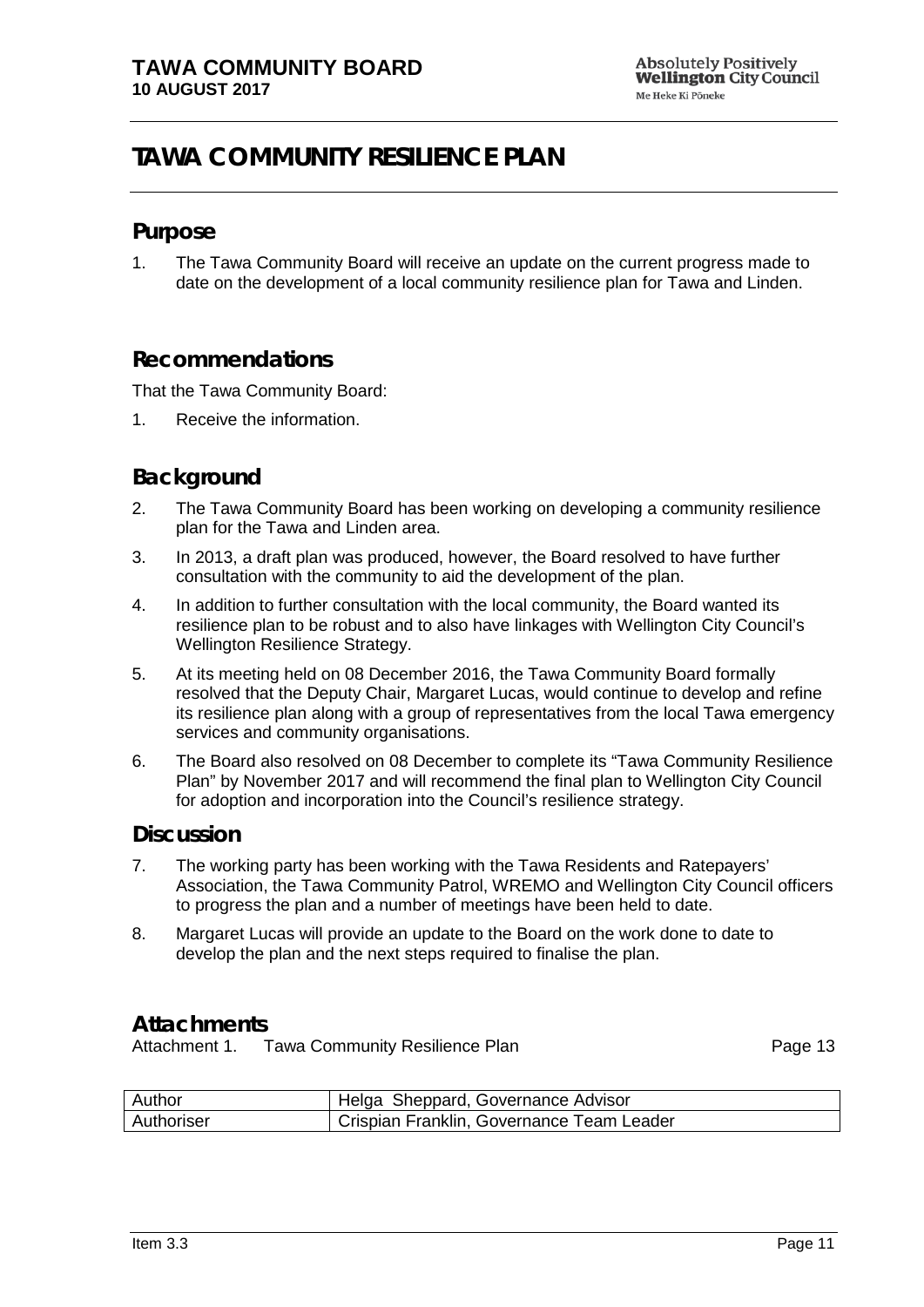# **SUPPORTING INFORMATION**

**Engagement and Consultation**

This is an oral briefing with no engagement or consultation requirements.

**Treaty of Waitangi considerations**

This is an oral briefing with no Treaty of Waitangi considerations.

**Financial implications** There are no financial implications arising from this oral briefing.

**Policy and legislative implications** This is an oral briefing with no policy or legislative implications.

**Risks / legal**  N/A.

**Climate Change impact and considerations** N/A,

**Communications Plan** N/A.

**Health and Safety Impact considered** There are no health and safety implications arising from this oral briefing.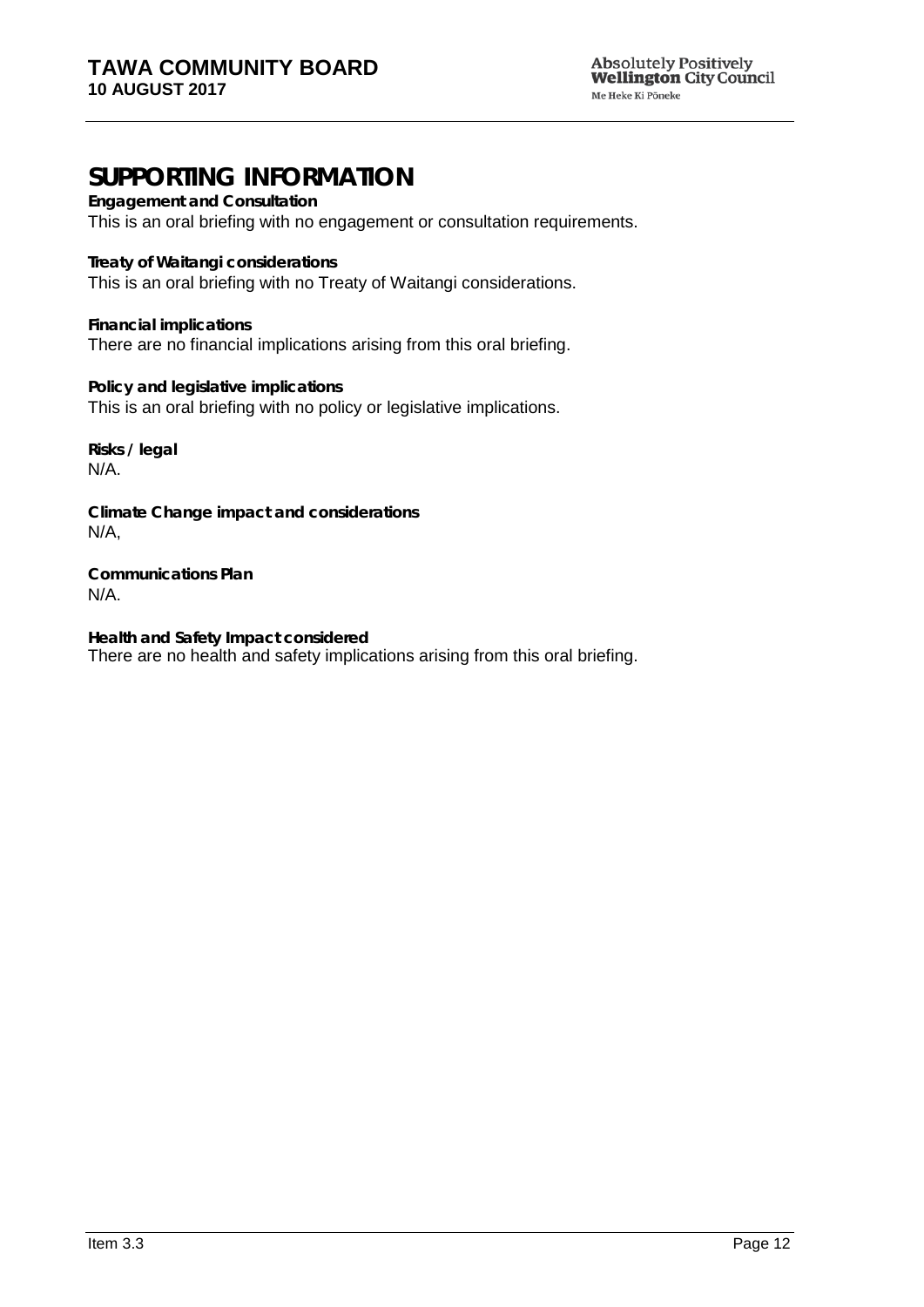# **Tawa Resilience Plan**

#### Rationale

To provide connectivity between emergency services that support the Tawa Community. In a time of a major emergency event, strong relationships between these services will provide a positive network of support. This would enable easier access to the resources each service can provide at such a time.

The plan also takes into account that in a major emergency event, the Tawa Community may need to be self-sufficient for a period of time before outside help is available.

#### **Official Response**

#### <span id="page-12-0"></span>**Wellington City Council**

**Emergency Welfare Response / Emergency Assistance Centres** 

#### **Welfare Includes**

Registration, Inquiry, Needs Assessment, Care and Protection Services for Young People, Psychological Support, Household Goods and Services, Financial Assistance, Shelter, Accommodation and Animal Welfare.

#### **Wellington Region Emergency Management Organisation** (WREMO)

**4 Community Emergency Hubs** Redwood School, Tawa School, Linden Social Centre, Greenacres School

**Staffed by Community Volunteers** An opportunity to coordinate offers of help

**Community Emergency Hub Guide** http://www.getprepared.org.nz/hubs/Wellington

 $\mathbf{1}$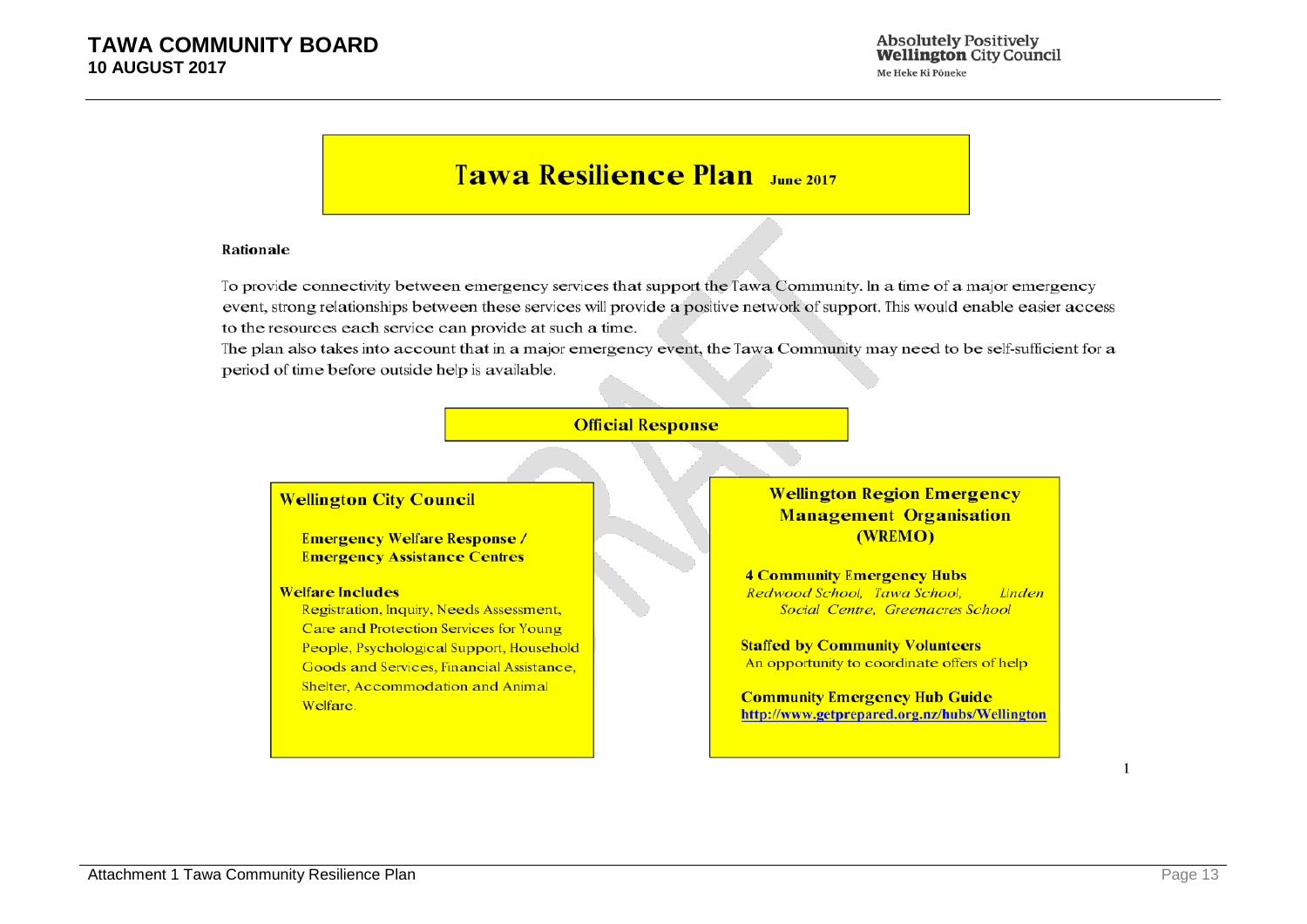#### **Local Response / Spontaneous Hub**

Possible Connection Location - Tawa College - Building by the Lower Tennis Court

#### **Stakeholders and Contact List**

| Organisation /<br>Person      | <b>Contact Name</b>                      | Phone | Email |
|-------------------------------|------------------------------------------|-------|-------|
| Wellington City Councillors   | Malcolm Sparrow                          |       |       |
|                               | Jill Day                                 |       |       |
| Tawa Community Board          | Richard Herbert                          |       |       |
|                               | Margaret Lucas                           |       |       |
| <b>Tawa Community Patrols</b> | Mike Johnson                             |       |       |
|                               | Peter Lockery                            |       |       |
| Vibrant Tawa Ratepayers       | Tony Hassed                              |       |       |
| <b>Tawa Combined Churches</b> | Claire Lind                              |       |       |
| Tawa Library                  | Chris Pigott                             |       |       |
| Tawa Community Center         | Mandy Russell                            |       |       |
| Wellington Water              | <b>Ben Fountain</b>                      |       |       |
| Wellington Welfare services   | Jenny Rains                              |       |       |
| <b>WREMO</b>                  | Kerry McSaveney                          |       |       |
| Tawa Volunteer Fire Brigade   | Dean Tutton                              |       |       |
| Tawa Schools                  | <b>Brendon Henderson</b><br>Murray Lucas |       |       |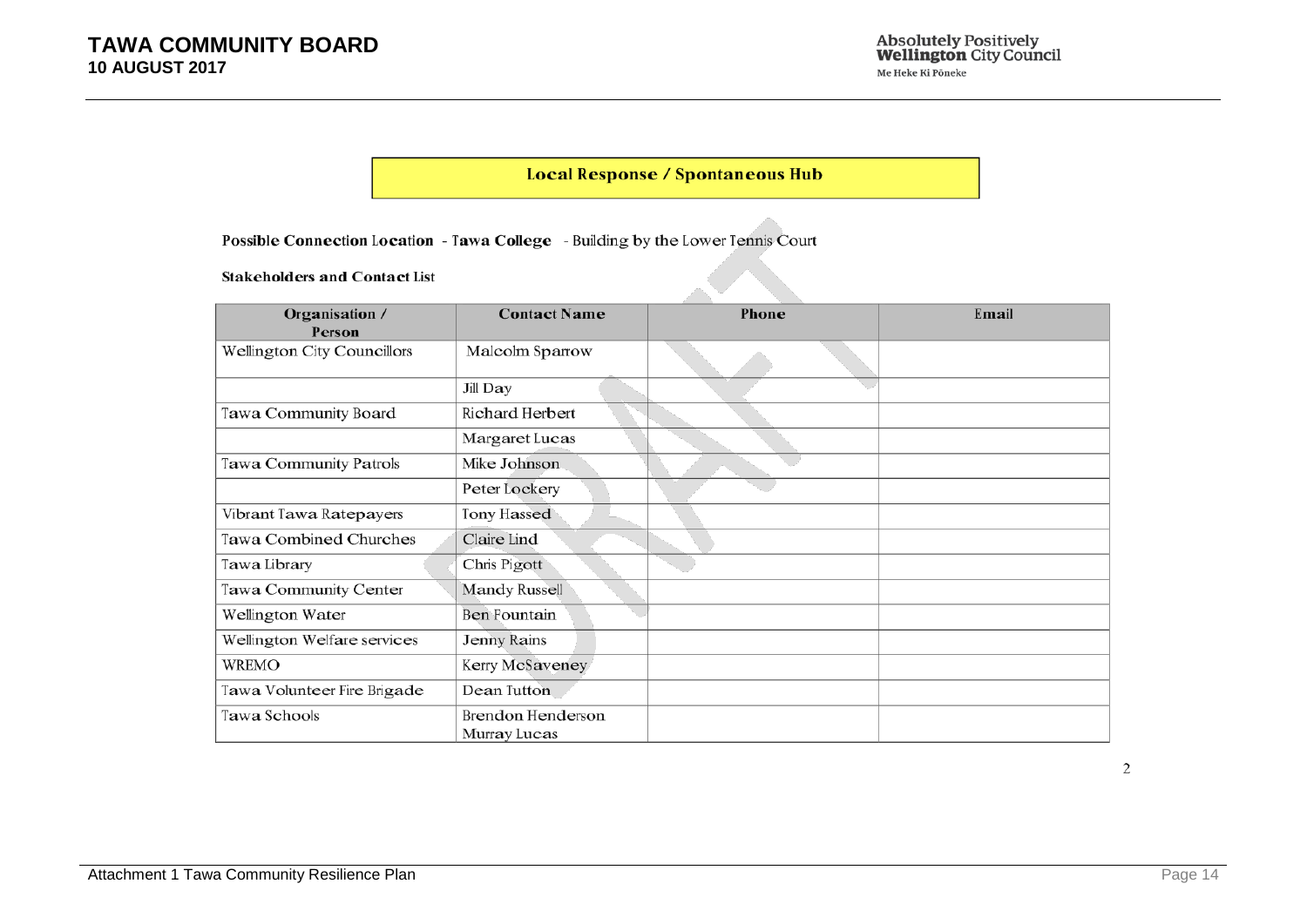| Tawa Rotary Club | Richard Herbert       |  |
|------------------|-----------------------|--|
| Tawa Lions Club  | <b>Bob McCullough</b> |  |
|                  |                       |  |
|                  |                       |  |
|                  |                       |  |
|                  |                       |  |
|                  |                       |  |
|                  |                       |  |

#### Work programme

- o 6 monthly meetings of stakeholders
- o Knowledge of water supply and access
- o Medical Centre / Pharmacy Support
- o Tawa version of list of preparedness
- o Alert app

 $\overline{3}$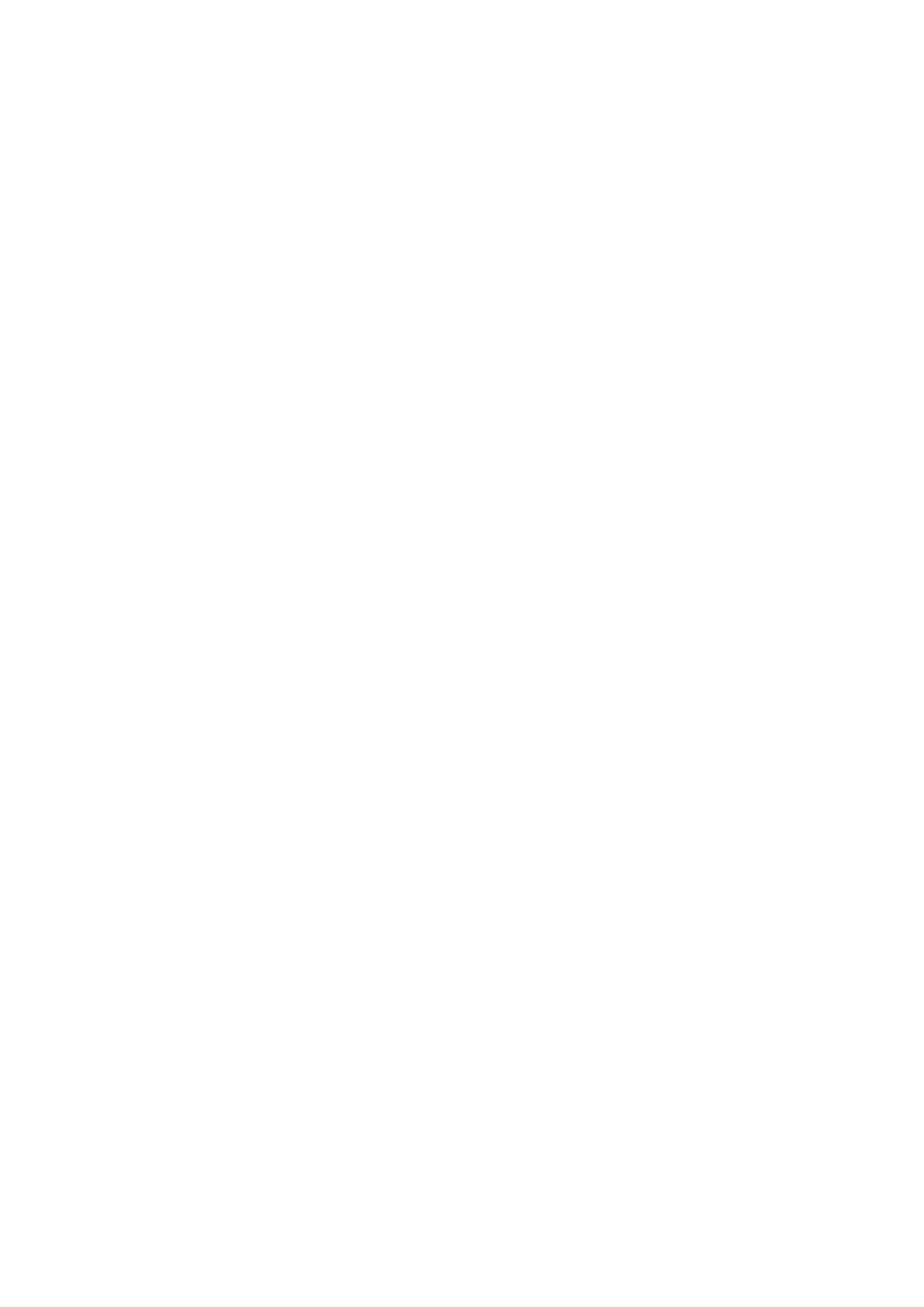# <span id="page-16-0"></span>**UPDATE ON THE TAWA SKATE PARK**

#### **Purpose**

1. To provide the Tawa Community Board with a response following the petition presented to the Board at its 04 May 2017 meeting by Eliot, Henry Spinks, Xavier Pine and Sachin Kanji requesting an upgrade to the Tawa skate park.

### **Recommendations**

That the Tawa Community Board:

1. Receive the information.

### **Background**

- 2. In October 2016, Council consulted on its Draft Wellington Play Spaces Policy. A report was presented to the City Strategy Committee on 16 March 2017 presenting the results of the formal public consultation and hearings process. Officers' recommended that City Strategy Committee recommend the Wellington Play Spaces Policy to Council for adoption.
- 3. The report also specifically addressed skate facilities in Wellington City and recognised skating as being in the scope of the play spaces policy and also highlighted the need for further engagement with the skate community to identify priorities and how the various proposals might be funded and when.
- 4. The City Strategy Committee resolved at its meeting on 16 March 2017 that officers: *"work with the skate and scootering community to plan, prioritise and consider funding for skate facilities based on the key issues summarised in the policy".*
- 5. Council adopted the Wellington Play Spaces Policy at its meeting held on 26 April 2017.

#### **Discussion**

- 6. Bec Ramsay, Council's Reserves Planner, will provide a summary of the key issues relating to skate facilities in the city.
- 7. Funding for the upgrade of skate facilities around Wellington City will need to be considered in the development of Council's 2018-2028 Long-term Plan.

## **Attachments**

| Author     | Helga Sheppard, Governance Advisor        |
|------------|-------------------------------------------|
| Authoriser | Crispian Franklin, Governance Team Leader |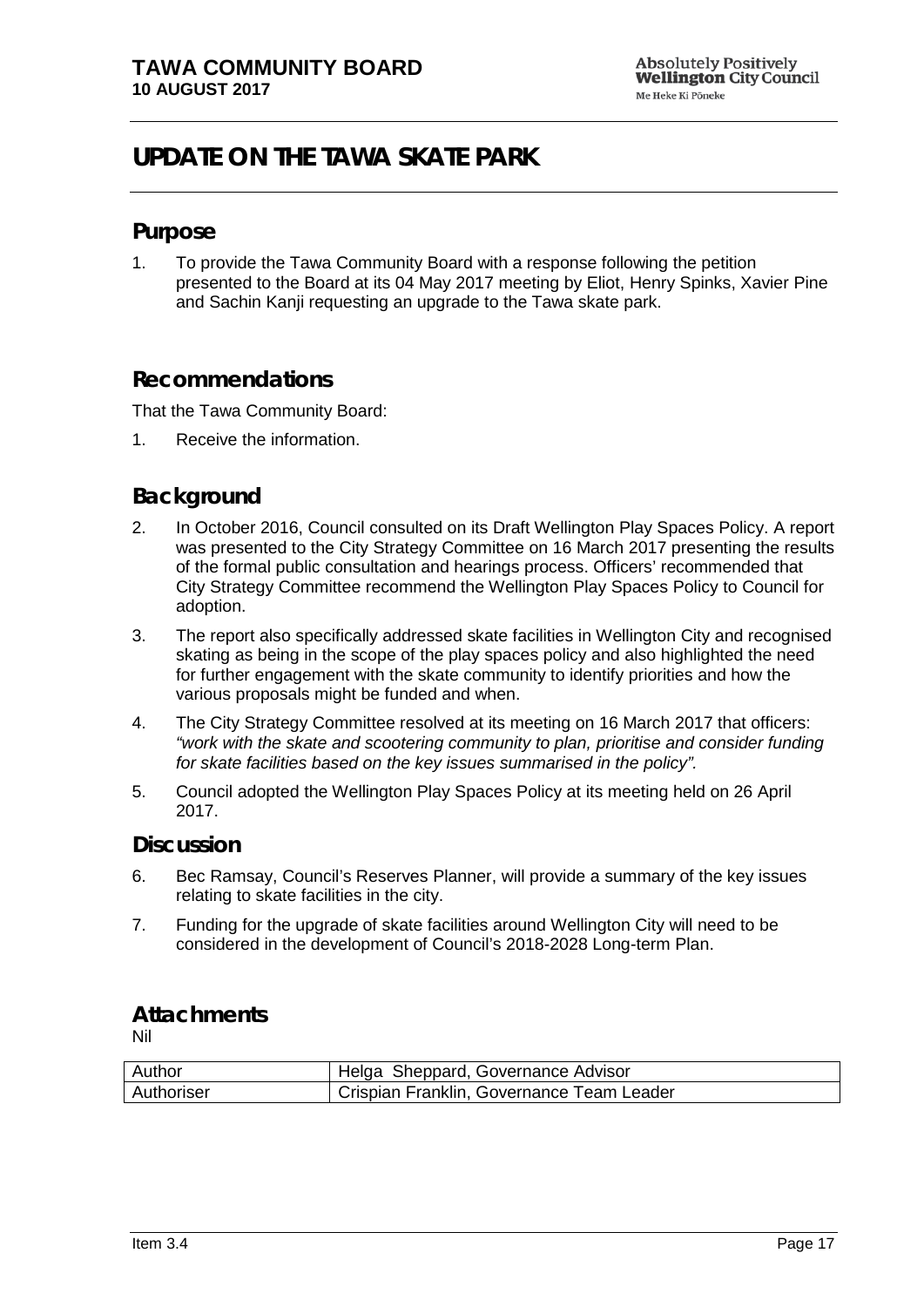# **SUPPORTING INFORMATION**

**Engagement and Consultation**

This is an oral briefing with no engagement or consultation requirements.

**Treaty of Waitangi considerations**

This is an oral briefing with no Treaty of Waitangi considerations.

**Financial implications** There are no financial implications arising from this oral briefing.

**Policy and legislative implications** This is an oral briefing with no policy or legislative implications.

**Risks / legal**  N/A.

**Climate Change impact and considerations** N/A,

**Communications Plan** N/A.

**Health and Safety Impact considered** There are no health and safety implications arising from this oral briefing.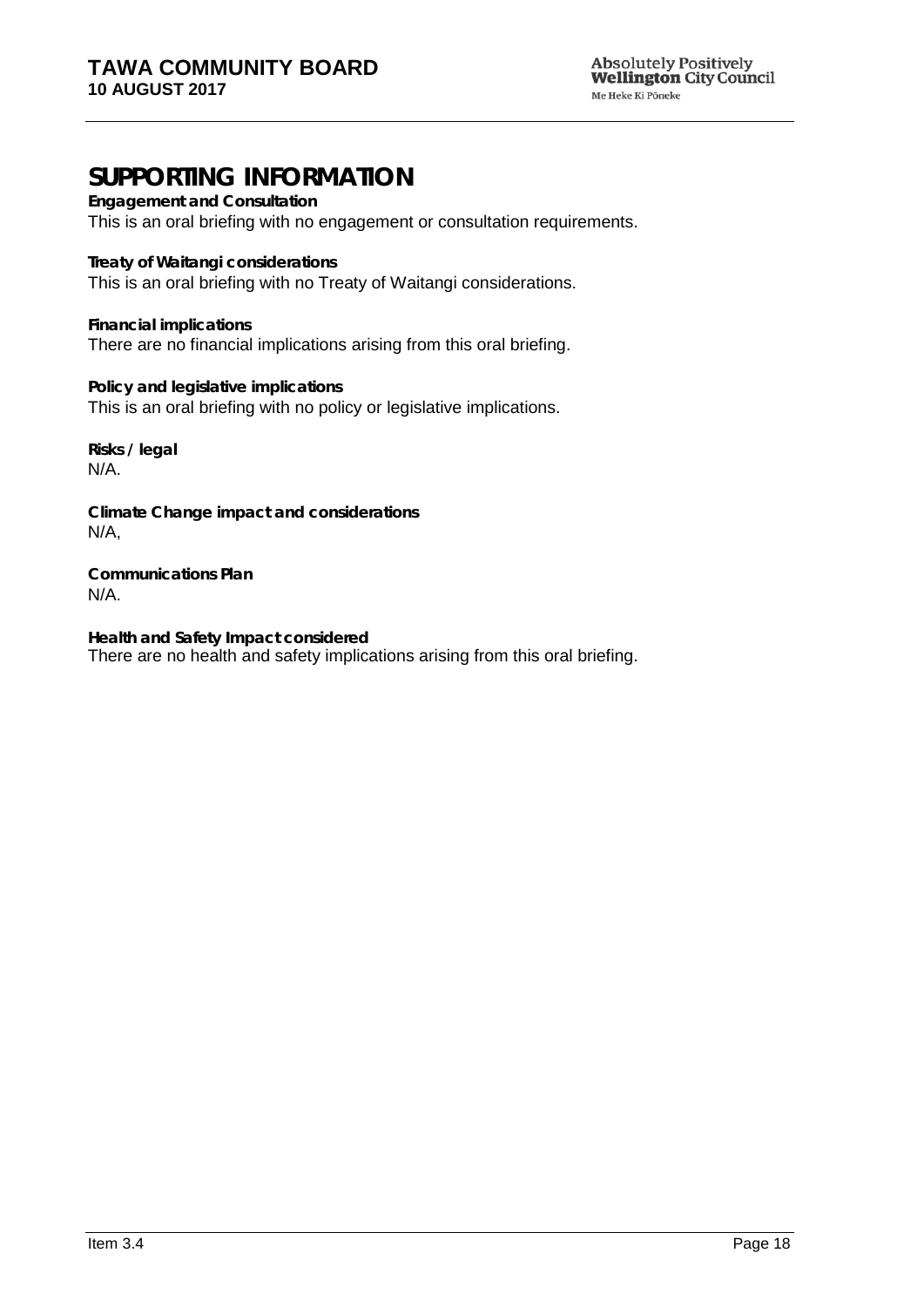# <span id="page-18-0"></span>**RESOURCE CONSENT APPLICATIONS AND APPROVALS FOR 29 MAY TO 27 JULY 2017**

# **PLEASE ENSURE THAT YOU HAVE READ AND UNDERSTOOD THE REQUIREMENTS CONTAINED IN THE SUPPORTING INFORMATION TEMPLATE CONTAINED AT THE BACK OF THIS REPORT.**

### **Purpose**

1. In accordance with an agreement reached with the Tawa Community Board, the purpose of this report is to advise the Board of all resource consents lodged, along with decisions made by Officers acting under Delegated Authority, on Land Use and Subdivision resource consent applications.

### **Recommendation**

That the Tawa Community Board:

1. Receive the information.

### **Background**

2. This report advises the Community Board of resource consents lodged and decisions made during the period 29 May to 27 July 2017.

#### **Discussion**

3. For the period from 29 May to 27 July 2017, there were fifteen applications lodged with the Council.

| <b>Service</b><br><b>Request</b>                                                                                              | <b>Address</b>             | <b>Applicant</b>                   |
|-------------------------------------------------------------------------------------------------------------------------------|----------------------------|------------------------------------|
| 387535                                                                                                                        | 50 Takapu Road             | Land Innovation (No.1) Ltd         |
| Subdivision consent for a two lot subdivision.                                                                                |                            |                                    |
| 386507                                                                                                                        | 1 Court Road               | Jennifer & Gavin Bateman           |
| Subdivision and land use consent for a two lot fee simple subdivision, new dwellings, car<br>decks and associated earthworks. |                            |                                    |
| 387146                                                                                                                        | <b>24B Chastudon Place</b> | <b>Simon Zhang</b>                 |
| Land use consent for earthworks for a new dwelling.                                                                           |                            |                                    |
| 387575                                                                                                                        | <b>77 Oriel Avenue</b>     | <b>Marcelle &amp; Jeremy Lough</b> |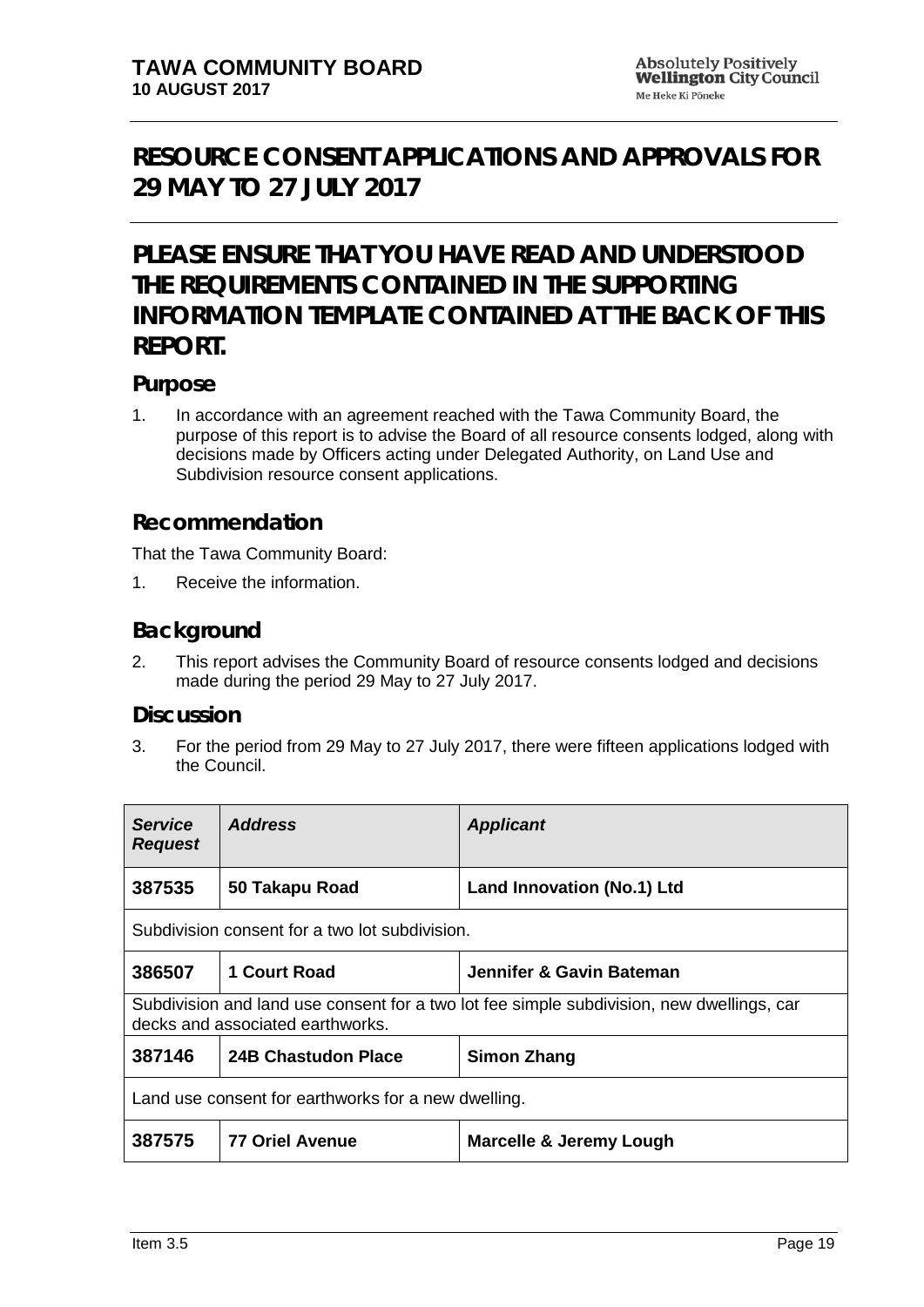#### **TAWA COMMUNITY BOARD 10 AUGUST 2017**

| Land use consent for additions and alterations to an existing dwelling.                                |                                                                         |                                                                                        |  |
|--------------------------------------------------------------------------------------------------------|-------------------------------------------------------------------------|----------------------------------------------------------------------------------------|--|
| 387648                                                                                                 | <b>100 Bing Lucas Drive</b>                                             | <b>Wellington Water Ltd</b>                                                            |  |
| Land use consent to install a water supply pipeline.                                                   |                                                                         |                                                                                        |  |
| 387801                                                                                                 | <b>13A Tawa Terrace</b>                                                 | <b>Desmond &amp; Susan O'Sullivan</b>                                                  |  |
|                                                                                                        | Land use consent for a new deck.                                        |                                                                                        |  |
| 388405                                                                                                 | <b>34 Beauchamp Street</b>                                              | John & Jayne Bellman                                                                   |  |
|                                                                                                        | Land use consent for additions and alterations to an existing dwelling. |                                                                                        |  |
| 388686                                                                                                 | 2 Mayfair Place                                                         | <b>Pamela McMillian</b>                                                                |  |
| Land use consent for a deck and fence.                                                                 |                                                                         |                                                                                        |  |
| 389140                                                                                                 | 1 Mervyn Kemp Drive                                                     | <b>Kelly Tuapawa</b>                                                                   |  |
| Land use consent for a canopy.                                                                         |                                                                         |                                                                                        |  |
| 389177                                                                                                 | <b>11 Wilfred Street</b>                                                | <b>RFC Homes</b>                                                                       |  |
| Land use and subdivision consent for a two lot fee simple subdivision, new dwelling and<br>earthworks. |                                                                         |                                                                                        |  |
| 389248                                                                                                 | <b>28B Redwood Ave</b>                                                  | <b>Angela Burke</b>                                                                    |  |
| Land use consent for a new dwelling.                                                                   |                                                                         |                                                                                        |  |
| 389273                                                                                                 | 23 Hinau Street                                                         | <b>Maze Investments Ltd</b>                                                            |  |
|                                                                                                        |                                                                         | Land use consent for removal of existing house and construction of five new dwellings. |  |
| 390307                                                                                                 | <b>10 Sunrise Boulevard</b>                                             | <b>Presbyterian Support Central</b>                                                    |  |
|                                                                                                        | Subdivision consent for a boundary adjustment and right of way.         |                                                                                        |  |
| 386364                                                                                                 | 11 Rangatira Road                                                       | <b>NZ Transport Agency</b>                                                             |  |
| Notice of requirement to alter a designation for bridge 19.                                            |                                                                         |                                                                                        |  |
| 386564                                                                                                 | <b>180 Bing Lucas Drive</b>                                             | <b>John &amp; Mary Walsh</b>                                                           |  |
| Extension of time to SR231867 relating to a rural subdivision.                                         |                                                                         |                                                                                        |  |

4. For the period from 29 May to 27 July 2017, there were twelve applications approved under delegated authority.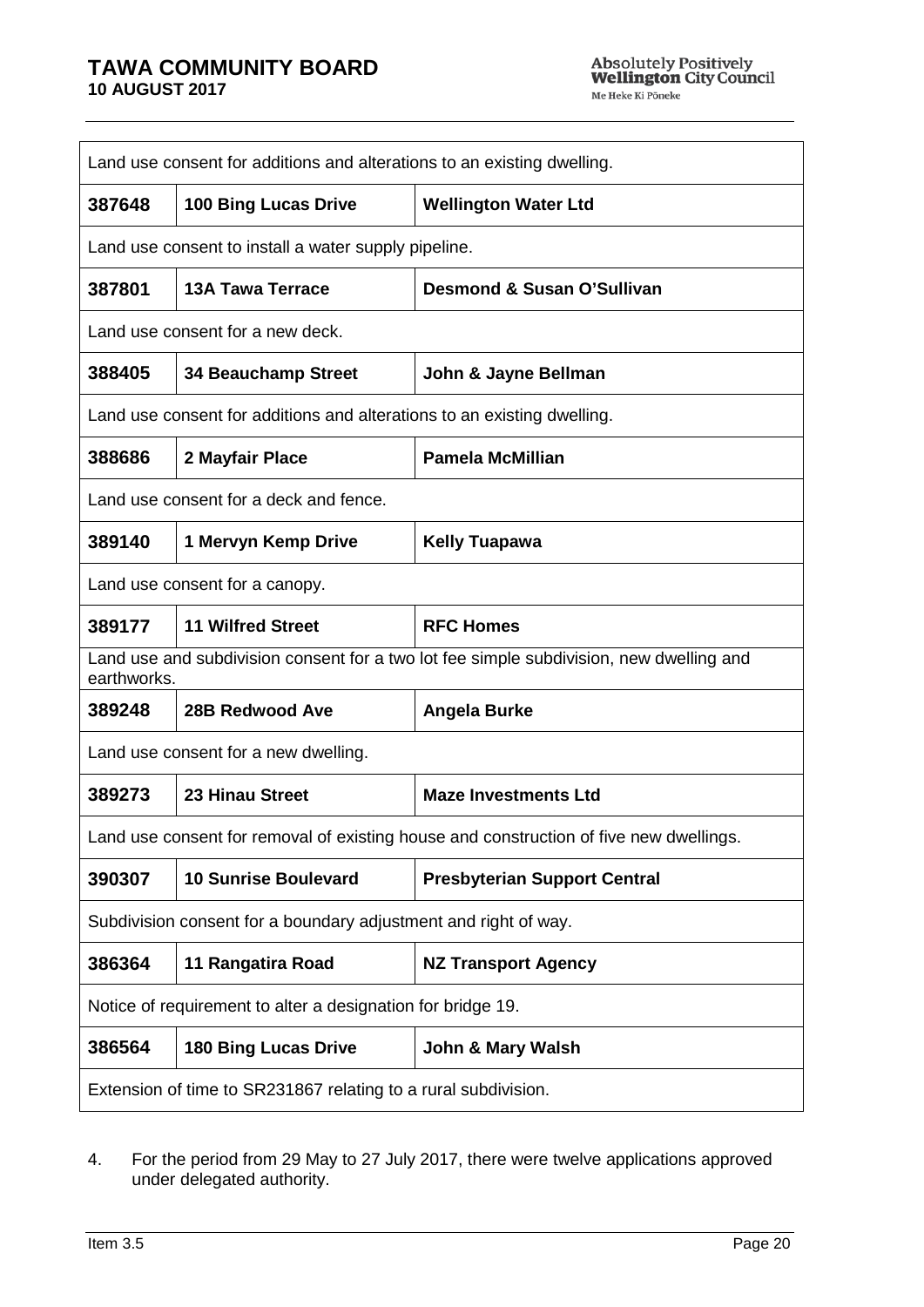| <b>Service</b><br><b>Request</b> | <b>Address</b>                                                       | <b>Applicant</b>                                                                             |  |
|----------------------------------|----------------------------------------------------------------------|----------------------------------------------------------------------------------------------|--|
| 384405                           | 1 William Earp Place                                                 | <b>First Gas</b>                                                                             |  |
|                                  | Land use consent for a gas delivery point extension.                 |                                                                                              |  |
| 384763                           | <b>18 South Street</b>                                               | Alecia Koenigsberge                                                                          |  |
|                                  | Subdivision consent for a two lot fee simple subdivision.            |                                                                                              |  |
| 385480                           | <b>4 William Earp Place</b>                                          | <b>Sean Murrie</b>                                                                           |  |
| development                      |                                                                      | Subdivision consent for a 24 lot fee simple subdivision on a previously consented multi-unit |  |
| 385916                           | <b>24A Chastudon Place</b>                                           | <b>Epic Homes</b>                                                                            |  |
|                                  | Land Use for earthworks for a new dwelling                           |                                                                                              |  |
| 385577                           | 529 Takapu Road                                                      | <b>Greater Wellington Regional Council</b>                                                   |  |
|                                  | Land Use consent for earthworks.                                     |                                                                                              |  |
| 387535                           | 50 Takapu Road                                                       | <b>Land Innovation (No.1) Ltd</b>                                                            |  |
|                                  | Subdivision consent for a two lot subdivision.                       |                                                                                              |  |
| 370911                           | <b>10A Rewa Terrace</b>                                              | <b>Luke Barber</b>                                                                           |  |
|                                  | Land use consent for a multi-unit development.                       |                                                                                              |  |
| 372112                           | <b>14 Sunrise Boulevard</b>                                          | <b>Presbyterian Support Central</b>                                                          |  |
| Home.                            |                                                                      | Land use consent for development of a retirement complex extension to existing Longview      |  |
| 383736                           | 76 Main Road                                                         | <b>Storage Solutions 2002 Ltd &amp; Tawa Business</b><br><b>Park Ltd</b>                     |  |
|                                  | Land use consent for commercial alterations.                         |                                                                                              |  |
| 387146                           | <b>24B Chastudon Place</b>                                           | <b>Simon Zhang</b>                                                                           |  |
|                                  | Land use consent for earthworks for a new dwelling.                  |                                                                                              |  |
| 387575                           | <b>77 Oriel Avenue</b>                                               | <b>Marcelle &amp; Jeremy Lough</b>                                                           |  |
|                                  | Land use consent for additions and alterations to existing dwelling. |                                                                                              |  |
| 387648                           | <b>100 Bing Lucas Drive</b>                                          | <b>Wellington Water Ltd</b>                                                                  |  |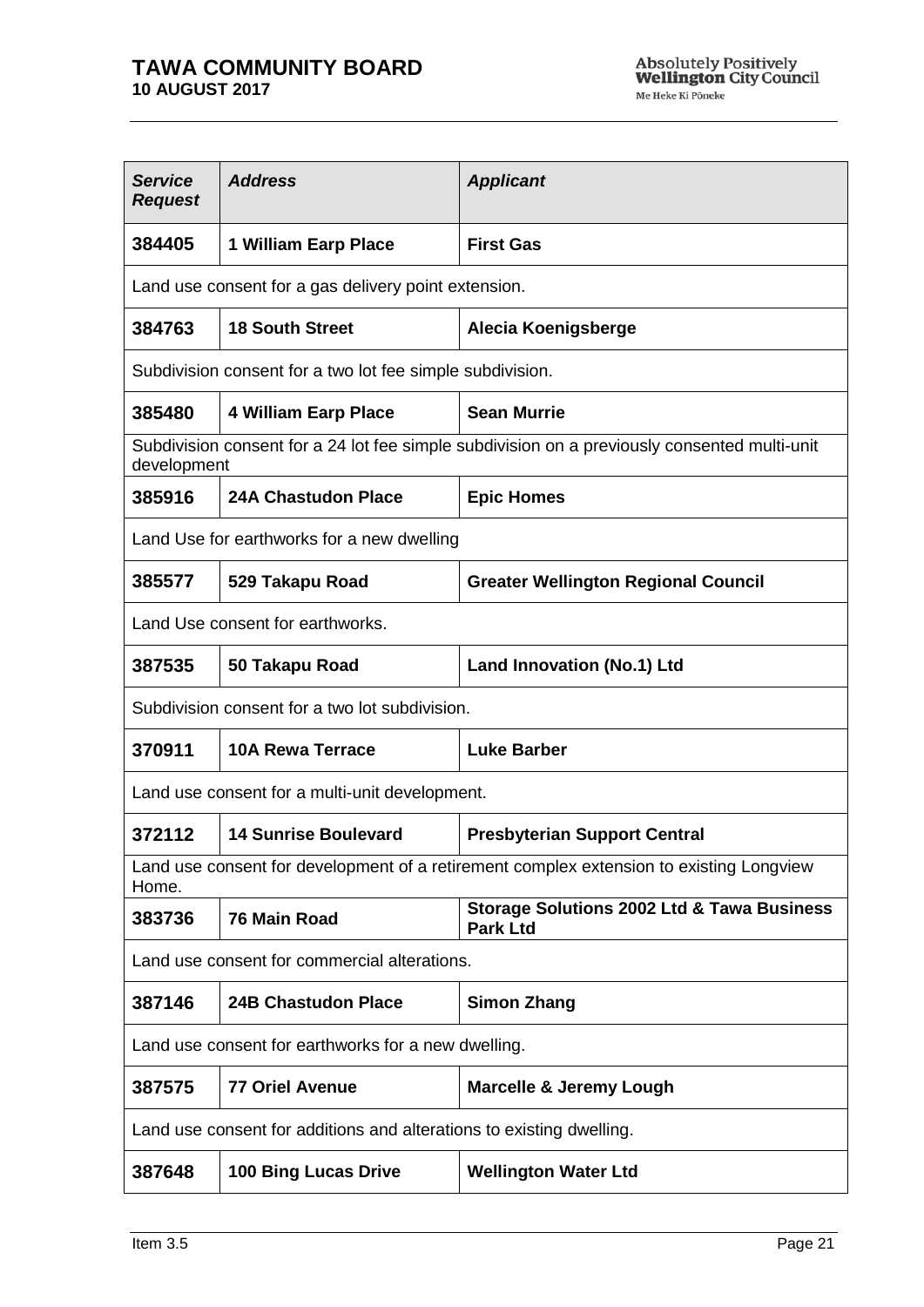Land use consent to install a water supply pipeline.

### **Attachments**

| Author     | Kiri Whiteman, Executive Support Officer           |
|------------|----------------------------------------------------|
| Authoriser | <b>Bill Stevens, Resource Consents Team Leader</b> |
|            | David Chick, Chief City Planner                    |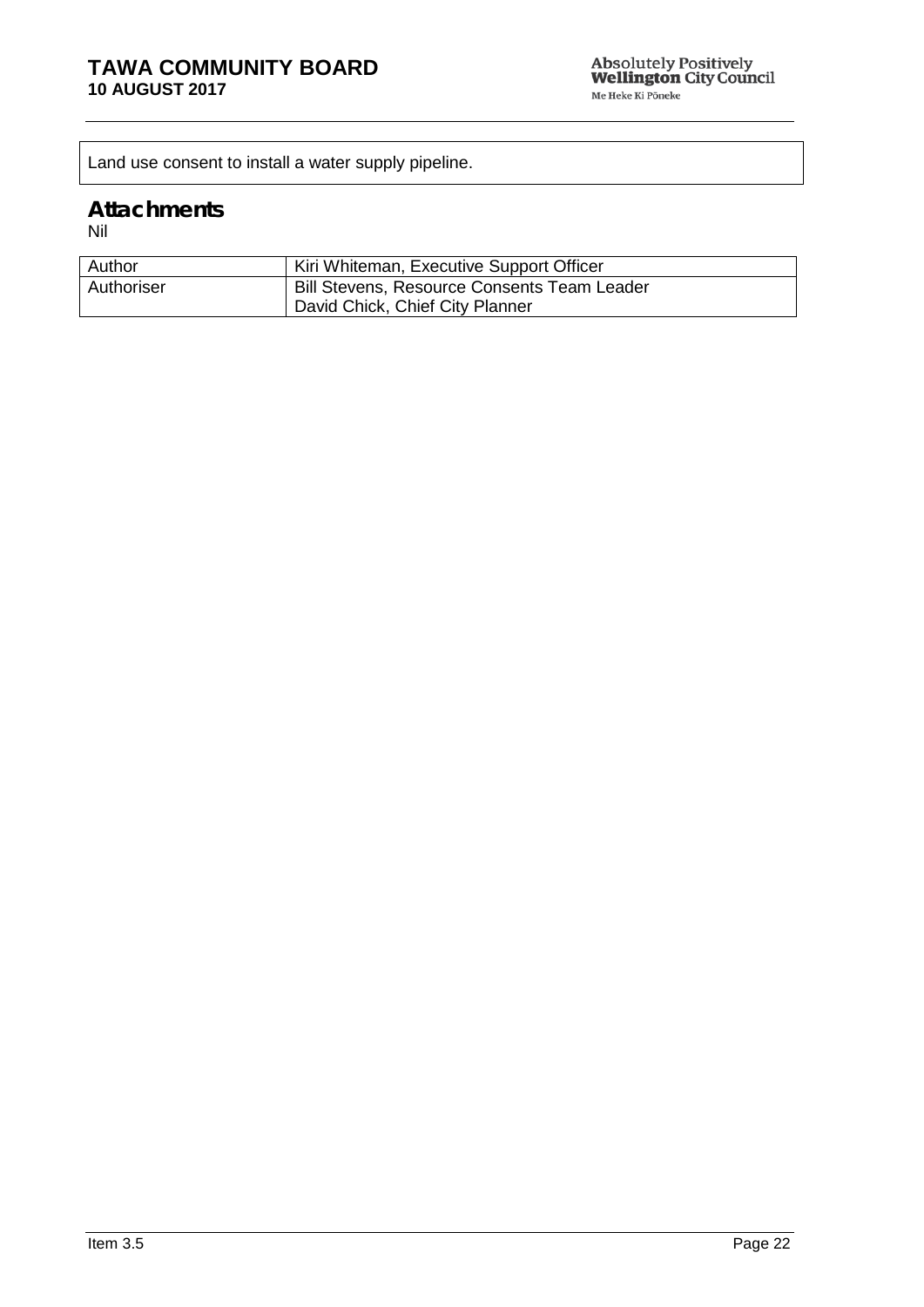# <span id="page-22-0"></span>**CURRENT AND UPCOMING COUNCIL CONSULTATIONS OR SURVEYS**

## **Purpose**

1. To provide the Tawa Community Board with an update on the current items Council is seeking public feedback on and to advise the Board on upcoming items for consultations or surveys the Council is undertaking.

### **Recommendation**

That the Tawa Community Board:

1. Receive the information

### **Discussion**

#### **Survey**

- 2. Council is currently trialling the use of electric bikes (e-bikes) on selected tracks within our open space network.
- 3. To understand the impact of the trial, Council is conducting a survey and the feedback received will help Council make a final decision as to where e-bikes will be allowed to be used in the open space network. A map of the tracks included in the trial can be found online at [http://wellington.govt.nz/have-your-say/public-inputs/feedback/open/e](http://wellington.govt.nz/have-your-say/public-inputs/feedback/open/e-bikes-on-the-open-space-network)[bikes-on-the-open-space-network](http://wellington.govt.nz/have-your-say/public-inputs/feedback/open/e-bikes-on-the-open-space-network)
- 4. The survey closes at 5.00pm on 15 December 2017.

#### **Upcoming consultations/community engagement/feedback**

- 5. Council is seeking public feedback on **30 proposed new traffic resolutions** for Wellington. Details of the proposed changes can be found on Council's website at [http://wellington.govt.nz/have-your-say/public-inputs/consultations/open/traffic](http://wellington.govt.nz/have-your-say/public-inputs/consultations/open/traffic-resolutions-2017-3)[resolutions-2017-3](http://wellington.govt.nz/have-your-say/public-inputs/consultations/open/traffic-resolutions-2017-3)
- 6. In addition. Council is seeking public feedback on 8 proposed new traffic resolutions for Wellington to make parking bays available to car sharing providers in Wellington and to support electric vehicle charging infrastructure. Details of the proposed changes can be found online at [http://wellington.govt.nz/have-your-say/public](http://wellington.govt.nz/have-your-say/public-inputs/consultations/open/ev-car-share-traffic-resolutions)[inputs/consultations/open/ev-car-share-traffic-resolutions](http://wellington.govt.nz/have-your-say/public-inputs/consultations/open/ev-car-share-traffic-resolutions)
- 7. Consultation on these proposed traffic resolutions closes at 5pm on Friday, 11 August 2017.
- 8. Council is proposing to sell and lease some of its land at **Shelly Bay** to Shelly Bay Ltd so that the area can be developed for housing. The developers also have a plan to include a waterfront walkway and a number of other amenities.
- 9. Consultation on the proposed Shelly Bay development closes at 5pm on 14 August 2017.
- 10. Further information regarding these items, including upcoming consultations, is available on Council's website:<http://wellington.govt.nz/have-your-say/consultations>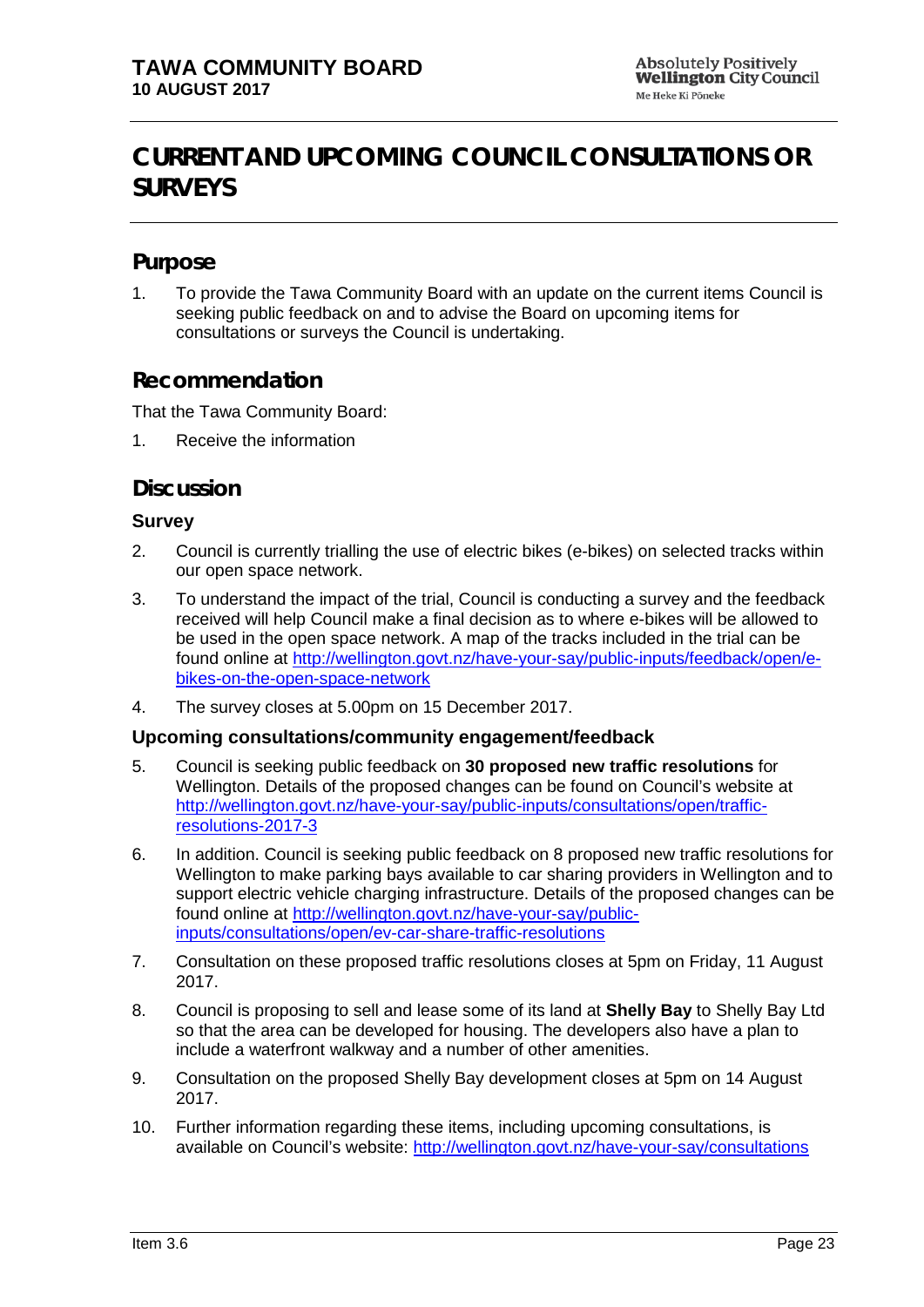### **Options**

- 11. Should the Board wish to participate in the on-line survey, there is no requirement for the Board to formally ratify this.
- 12. Should the Board wish to make a submission on any of these items, the Board will need to retrospectively approve its submission at its next meeting scheduled for September 2017.

### **Attachments**

| Author     | Helga Sheppard, Governance Advisor        |
|------------|-------------------------------------------|
| Authoriser | Crispian Franklin, Governance Team Leader |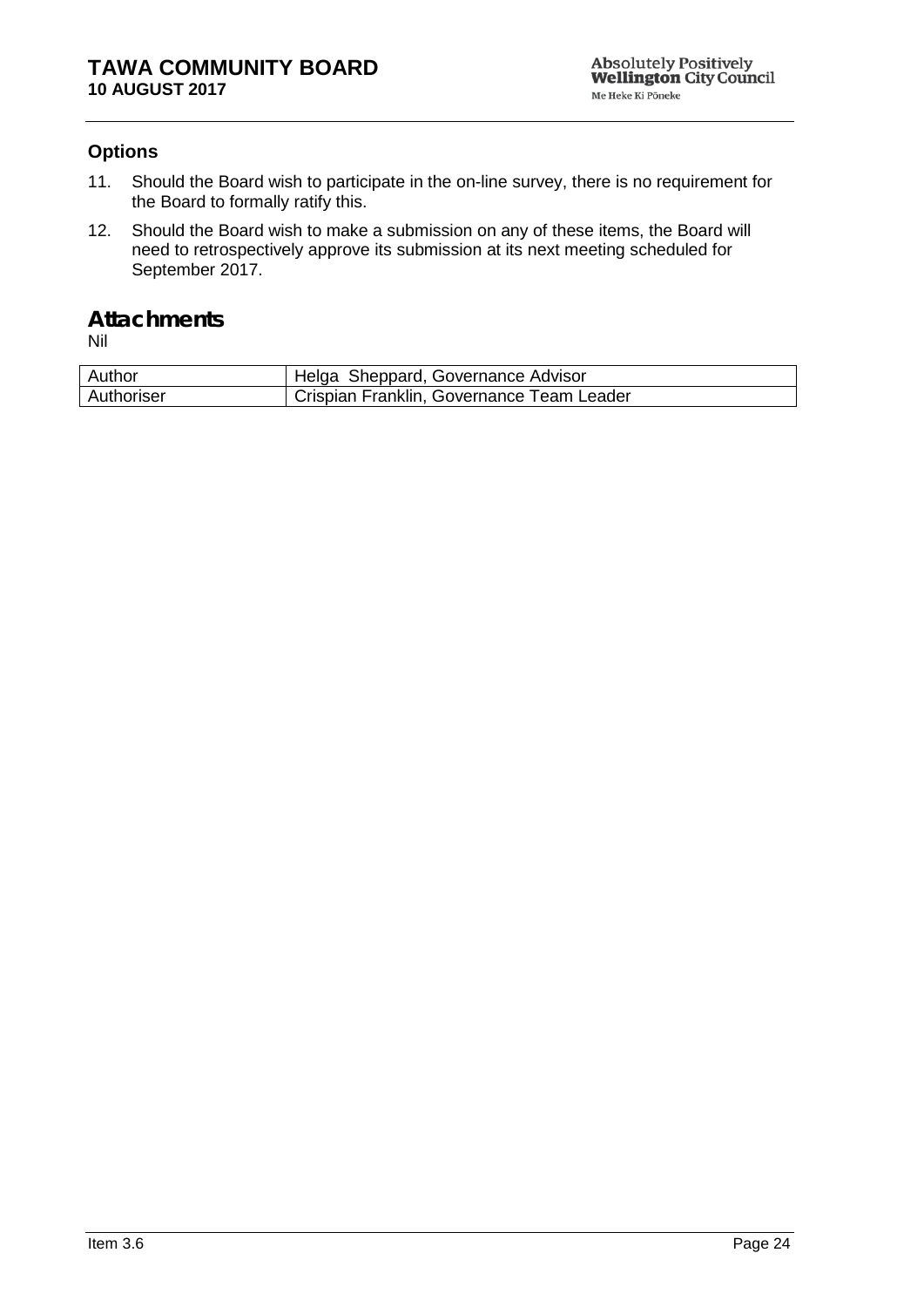# **SUPPORTING INFORMATION**

#### **Consultation and Engagement**

All relevant supporting information and documentation relating to these items are available on Council's website and community input is being sought.

**Treaty of Waitangi considerations**

Any Treaty of Waitangi considerations will be taken into account.

**Financial implications** Any financial implications will be considered.

**Policy and legislative implications** Any policy and legislative implications will be considered.

**Risks / legal**  Any legal implications and risks will be taken into account.

**Climate Change impact and considerations** Climate change impacts (if any) will be considered.

**Communications Plan** Further information will be communicated once feedback has been analysed and considered.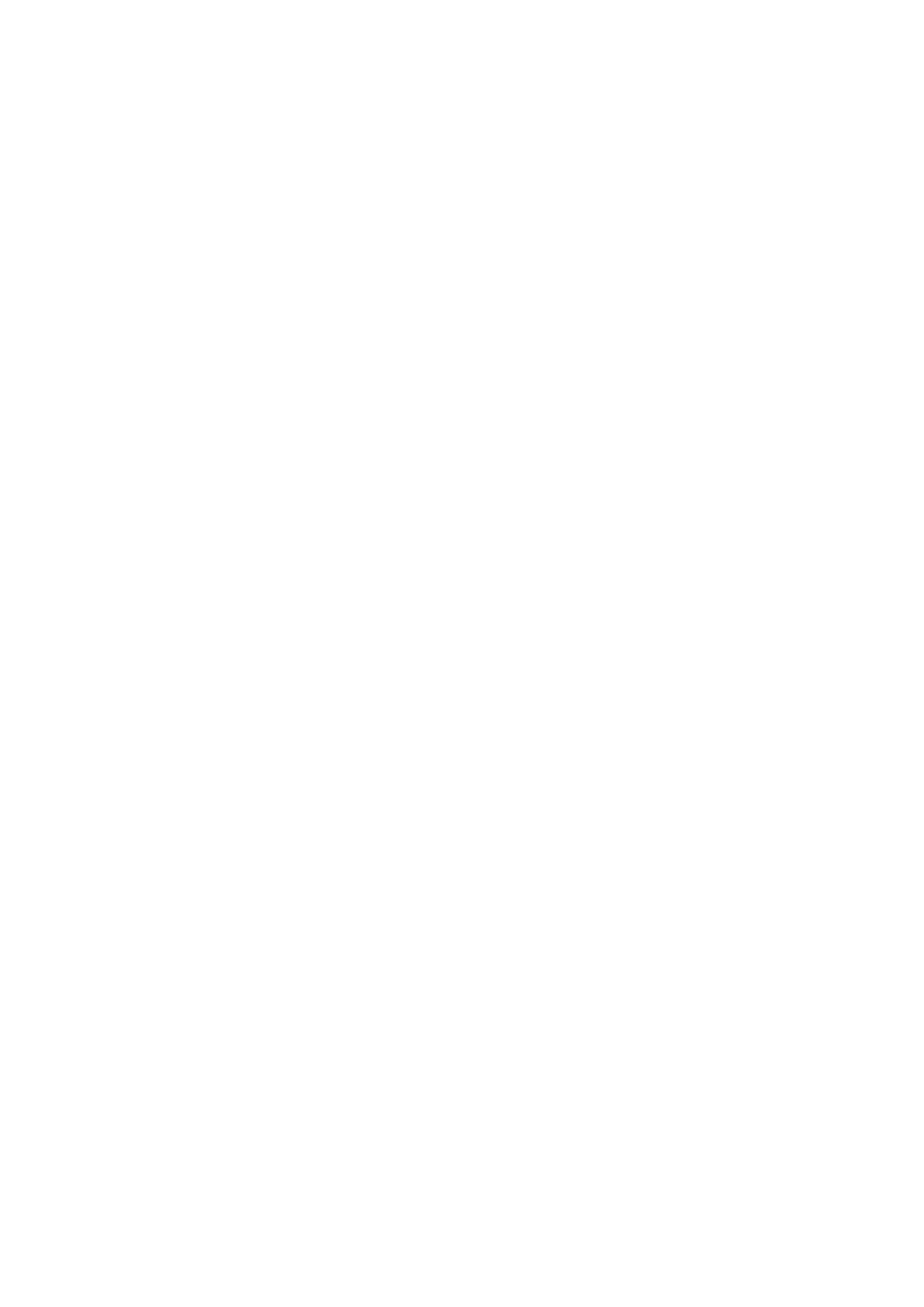# <span id="page-26-0"></span>**FORWARD PROGRAMME**

#### **Purpose**

1. To provide the Tawa Community Board with a draft work programme for its amendment and approval.

### **Recommendations**

That the Tawa Community Board:

- 1. Receive the information.
- 2. Amend the work programme if necessary.

### **Discussion**

2. Below is the draft work programme for the Board's approval and amendment where necessary:

|           | Thursday, 14 September 2017 |                                                                |  |  |  |
|-----------|-----------------------------|----------------------------------------------------------------|--|--|--|
| $\bullet$ |                             | Standing Items:                                                |  |  |  |
|           | $\circ$                     | Policing in Tawa                                               |  |  |  |
|           | $\circ$                     | Upcoming Areas of Consultation, engagement or surveys (if any) |  |  |  |
|           | $\circ$                     | Tawa Community Board Discretionary Fund Update                 |  |  |  |
|           | $\circ$                     | Tawa Community Board Members reports                           |  |  |  |
|           | $\circ$                     | Forward Programme                                              |  |  |  |
|           | $\circ$                     | NZ Post – Use of Paxsters in Tawa and Linden                   |  |  |  |
|           | $\circ$                     | Vibrant Tawa update                                            |  |  |  |

### **Attachments**

| Author     | Helga Sheppard, Governance Advisor        |
|------------|-------------------------------------------|
| Authoriser | Crispian Franklin, Governance Team Leader |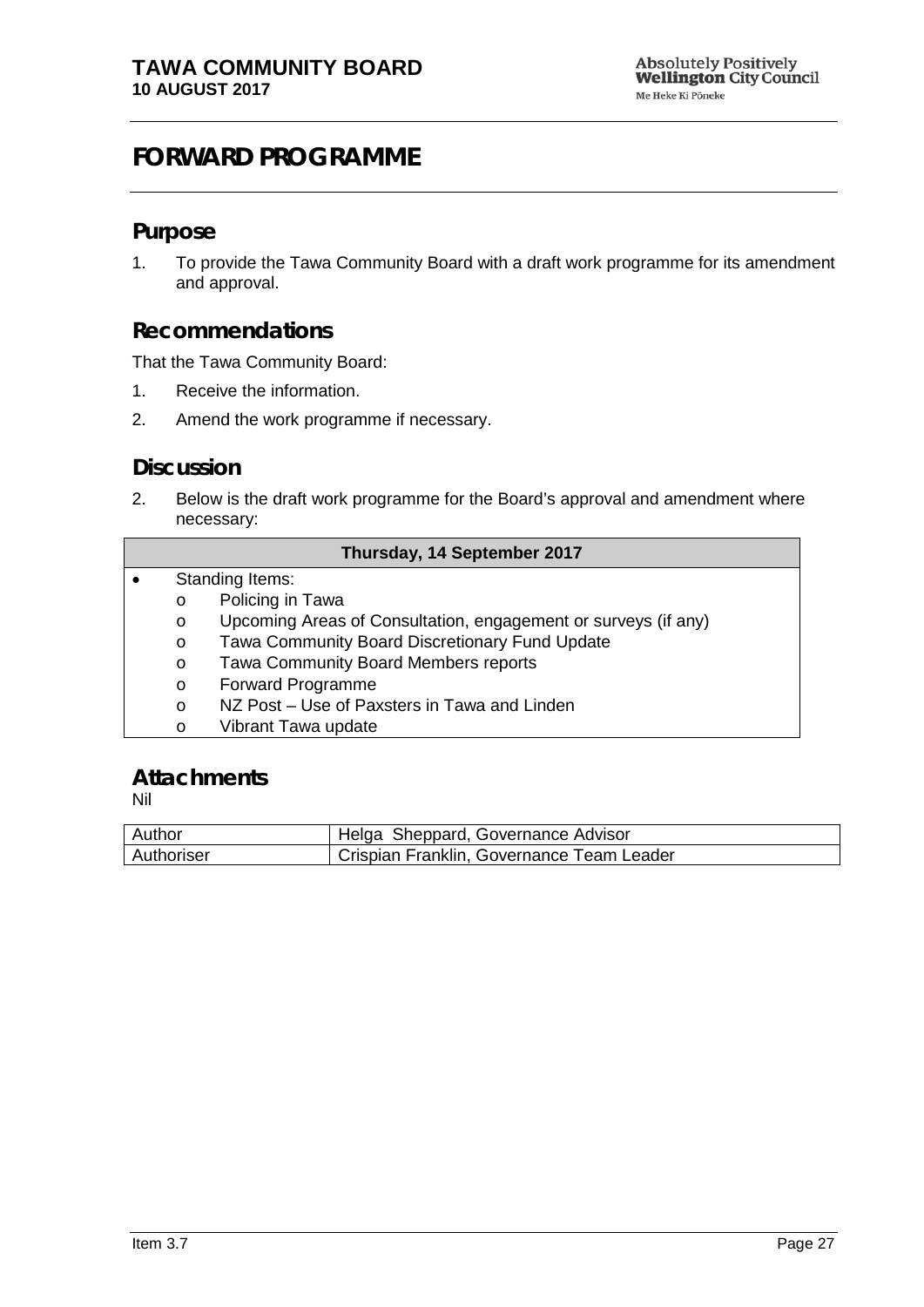# **SUPPORTING INFORMATION**

**Consultation and Engagement** No consultation or engagement is required.

**Treaty of Waitangi considerations**

There are no Treaty of Waitangi considerations associated with this report.

**Financial implications** There are no financial implications associated with this report.

**Policy and legislative implications** There are no policy or legislative implications associated with this report.

**Risks / legal**  There are no risks or legal implications associated with this report.

**Climate Change impact and considerations** N/A.

**Communications Plan** N/A.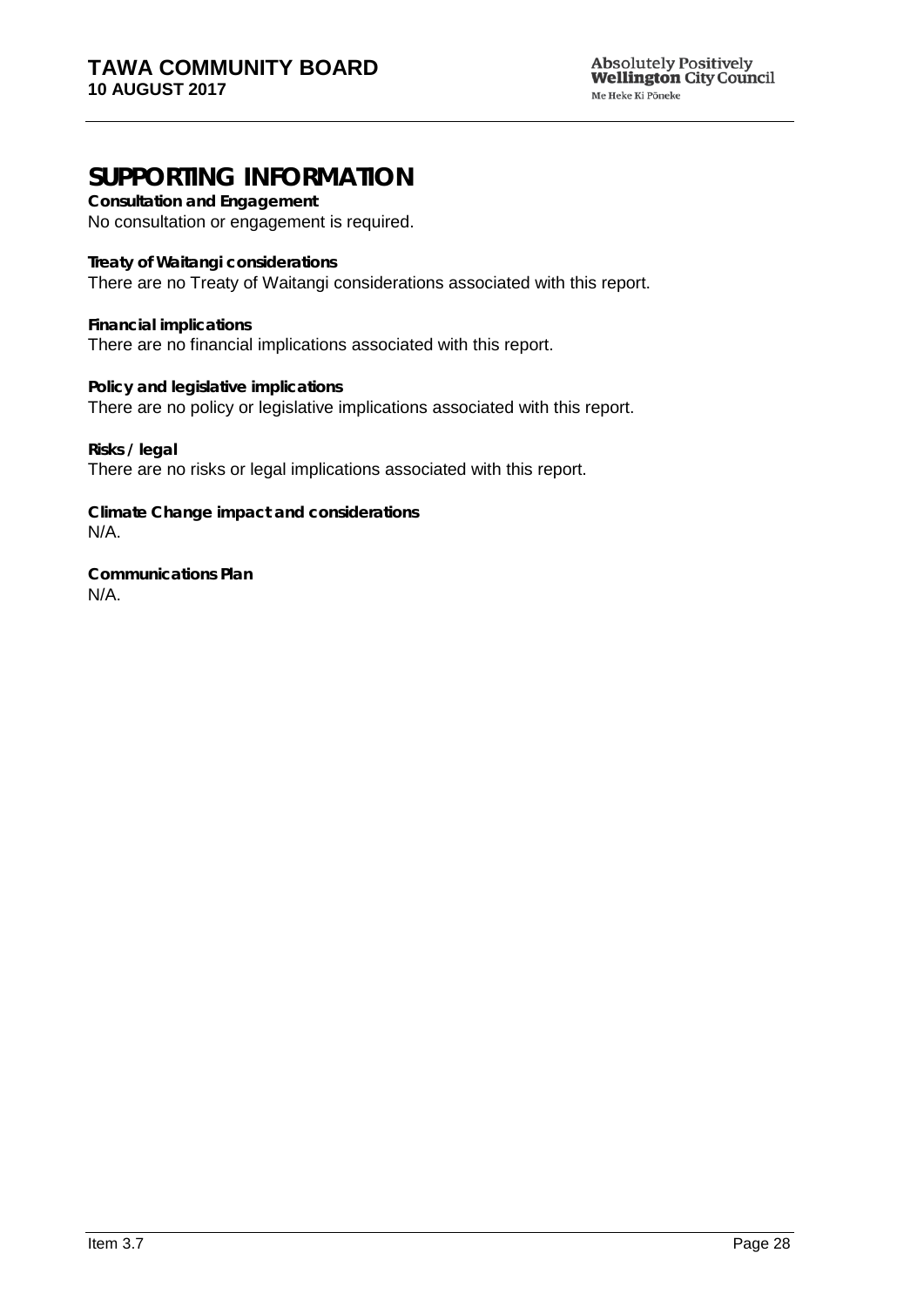# <span id="page-28-0"></span>**INFORMATION TO COMMUNITY BOARDS FOR RESOURCE CONSENT PROCESSES**

## **Purpose**

1. To clarify the resource consent process for the Board.

## **Recommendations**

That the Tawa Community Board:

- 1. Receive the information.
- 2. Agree that individual members register with the Council's web alert as a solution for prompt information on resource consent.

### **Background**

- 2. The Chairperson raised with officers that the Tawa Community Board receives different information from the Makara-Ohariu Community Board regarding Council's resource consenting information.
- 3. The Chairperson highlighted the need for officers to provide information leading to before the consenting decisions were made.

### **Discussion**

- 4. Currently both the Tawa and Makara-Ohariu Community Boards receive a report which outlines a brief description of resource consents (received and issued) which is provided for each of their monthly Board meetings. The Makara-Ohariu Community Board also receives prompt notification of any applications within their area which they are able to provide comment on. The Makara-Ohariu Community Board has no further part in the decision making process with decisions made either by Officers or Commissioners depending on public notification, and nor is there any delay in finalising decisions while waiting for a response.
- 5. The prompt information provided to the Makara-Ohariu Community Board is due to an historical arrangement and has existed for many years now, but exactly why the approach is different is unclear.
- 6. Officers have indicated that the amount of information to be processed for the Tawa area is of greater volume compared to the Makara/Ohariu area. Officers are also concerned that they do not have sufficient resources to meet their statutory timeframes if they are to provide with these information.
- 7. Councillors do not receive any report in relation to their ward. Some Councillors are also registered on the Council's web alert for resource consents.

#### **Options**

8. To provide a solution to the matters raised by the Chair, officers are suggesting that individual Board members register with the Council's web alert to request updates for resource consents. This allows members to receive up-to-date information prior before their 6 weekly Board meeting.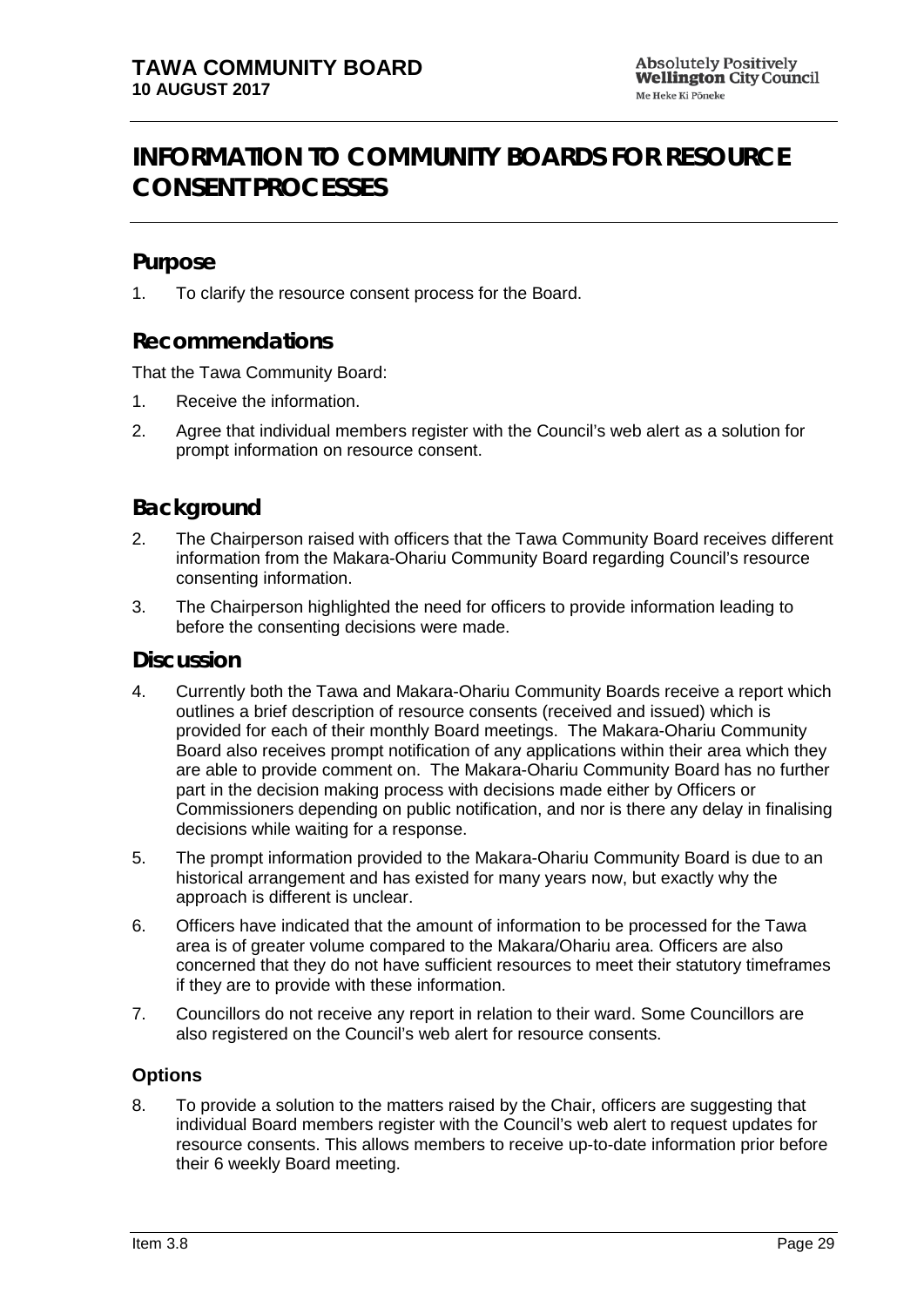9. Council publishes all its resource consents application its website on http://wellington.govt.nz/webalerts</u>. The web alert service provides a fortnightly list of received and issues applications.

#### **Attachments**

| Author     | Crispian Franklin, Governance Team Leader      |
|------------|------------------------------------------------|
| Authoriser | Kane Patena, Director Governance and Assurance |